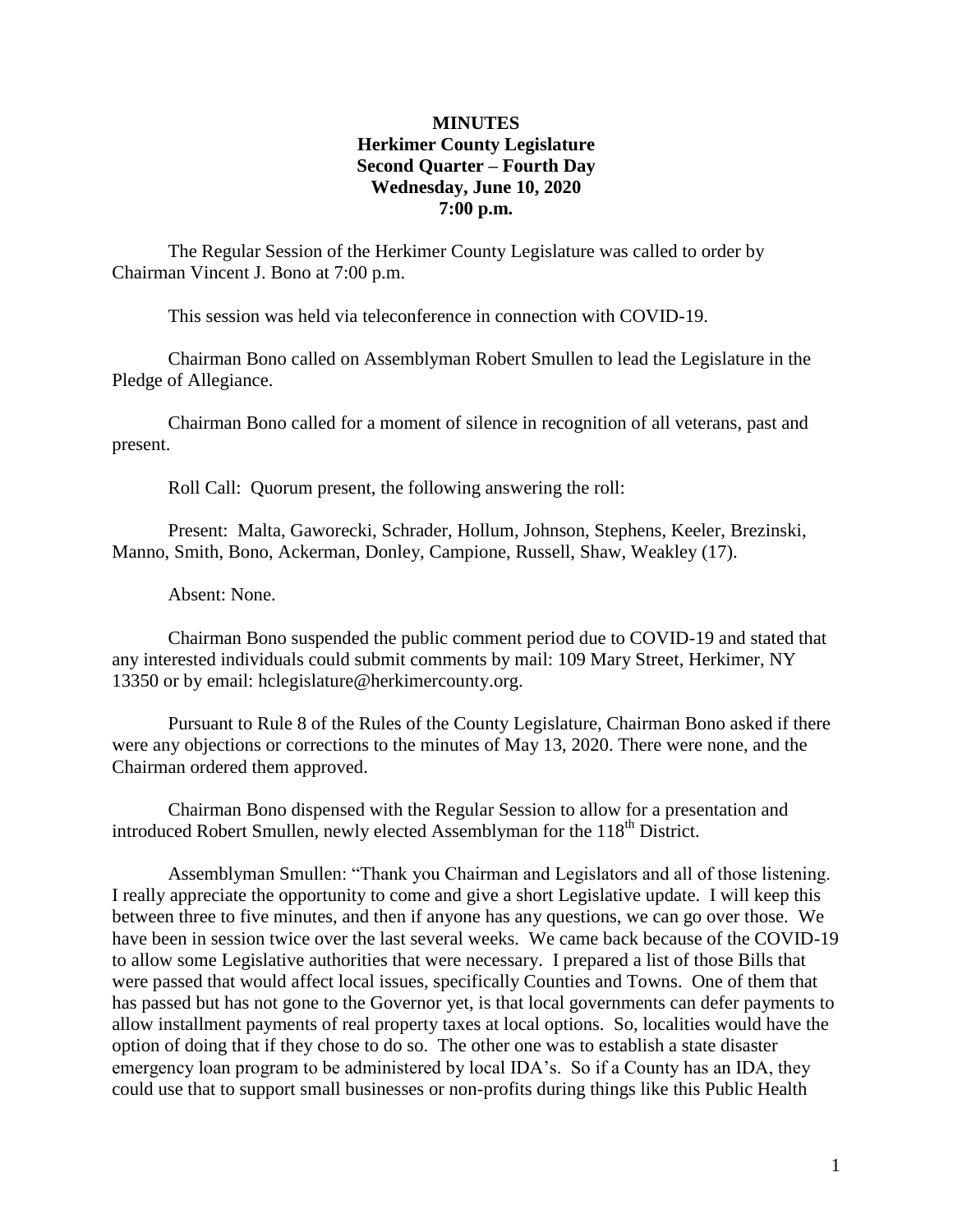Emergency that has been declared. The other one was authorize local governments to extend building permits expiration days for up to 120 days. Allow local governments to extend renewals of bond anticipation notes issued in 2015-2021. A big one that the Governor has signed, is he established a COVID-19 presumption, public employee death benefits. So if someone were to pass away and it be linked to COVID-19, they would be the statutory beneficiaries, would be covered. For our fire departments, they adjusted the length of service award program for volunteers, fire fighter and ambulance workers. That's important because if you don't get your monthly credit, you could get left out in the credit process. Signed by the Governor, permitting electronic applications for absentee ballots through December 31 of 2020, that's for this election cycle so people can request them electronically, and have them mailed. There are some concerns on that bill. Another one, primarily dealing with New York City, but it does affect us is the moratorium to suspend utility services during the COVID-19 pandemic, that utility corporations could not do that. This went along with the Emergency Rent Relief Act of 2020 which took \$100 million dollars of Federal CARES Act money and put it towards people who needed help with their rent. We went back into session this past week for the past few days to talk about some law enforcement reforms, some police reforms. A big one is that Section 50A of the Civil Rights Law was repealed which eliminates broad protections from the disclosure of law enforcement personnel, personnel records. Established the NYS police body worn camera bill, so State Police will have body cameras, soon. Established a new crime of aggravated strangulation by a police or peace officer; that's the Eric Garner Act. Also prohibited now is law enforcement agencies and officers engaging in racial or ethnic profiling, which is strengthening an existing statute. There are a couple of other ones, there will be a big one for localities that the Chief Administrator of the Courts is going to ask for reports on misdemeanor offenses and violations on a monthly basis and that will affect all of our courts, down to the Town Courts. Lastly, creating an Office of Special Investigation with the Office of the Attorney General that's if there is a police related fatality. As of now the Executive Order, requires it to be reviewed and then possibly investigated by the Attorney General. So that is just a general summary of the last session that we had, and this session now. If anyone has any questions, I'd be happy to address them."

Chairman Bono: "Does anybody have any questions?"

County Administrator Wallace: "I have a couple. Robert thank you for coming. Chairman Bono and myself sit on the local control board. We've been asking for small businesses who have been put out of business by New York State for the last four months, will their licenses be extended or will a credit be given to them? I think that is extremely important because of no fault of their own they were closed down by New York State. Why aren't they being given an extension or a credit for those? We just have not been able to get an answer. So anything you could do for us would be appreciated."

Assemblyman Smullen: "Extensions of occupational licensing?"

County Administrator Wallace: "Licenses. For all salons, bars, everybody."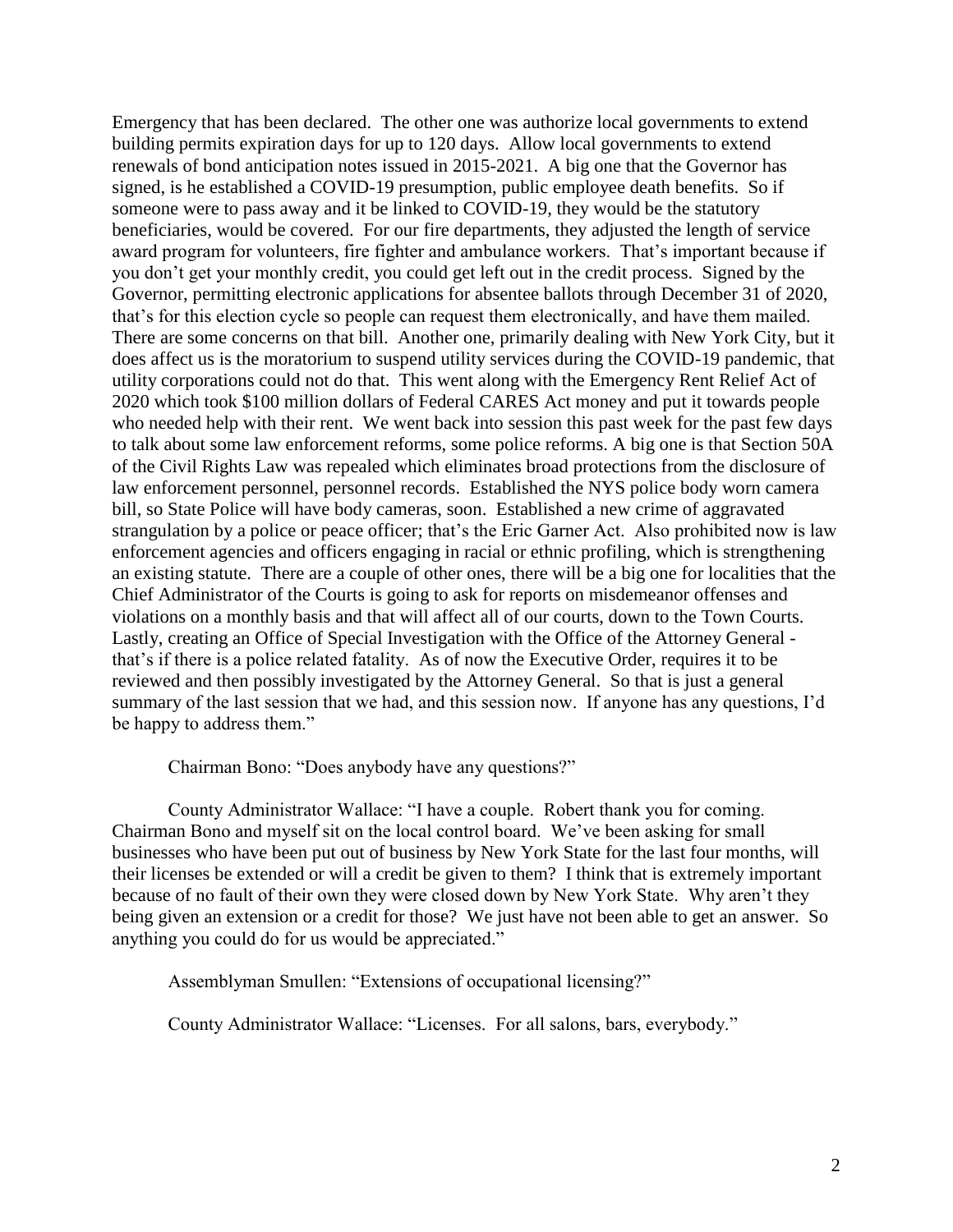Assemblyman Smullen: "We asked for a one year extension on that but it wasn't picked up in the Legislation, so it is still within the Governor's purview, so it's an Executive Order. I will bring that up in our next conference call."

County Administrator Wallace: "The State received \$6.2 billion from the Feds for the Counties in January. We have not seen that money in the law that was put together by the Congress and the United States Senate, and that is mandatory to go to the Counties, for FMAP Medicaid. We are just wondering when that money is going to be released?"

Assemblyman Smullen: "The short answer is I don't know when it will be released, but it has been addressed and sent to the Governor's office. That is a common occurrence right now. The CHIPS money was just released."

County Administrator Wallace: "They're saying maybe 80%?"

Assemblyman Smullen: "Maybe 80%. So everyone knows we passed a \$178 billion dollar budget, we were already \$6 billion dollars in deficit, sales tax receipts are down, income tax receipts are down, people are having trouble paying rent, people are having trouble paying their property taxes, so we anticipate those revenues down across the state. Instead of a V shaped recovery, where you go down and bounce right back up very quickly, it is being more predicted that it's a U shaped recovery, where you go down and it takes a while for it to dig itself out. That will reflect itself in tax receipts. Everyone knows the Governor's Department of Budget has the authority to adjust spending on a quarterly basis. The next report is due on June 30<sup>th</sup>, so we will see where we are at in a few weeks and then there will be the next adjustment period."

Chairman Bono: "Any other questions for the Assemblyman?"

Assemblyman Smullen: "Thank you very much for having me here and please get in touch with me. I would be happy to have an extended dialogue about all of the various issues. It's great to see everyone in person as opposed to out there on Zoom and on social media so thank you."

Chairman Bono: "Thank you. By the way, for those of you on the phone, we are all socially distanced, everyone is masked-up, and taking precautions. We are fitting in here comfortably, some of the Legislators are at home - that is why we are able to do this. I look forward to the day that we are able to do it. Like the Assemblyman said in person, with our full group, maybe that'll be by July  $1<sup>st</sup>$ , and even if it isn't, maybe we could possibly do that at the College. It is a little bigger; they have a small auditorium that would be able to handle everybody. We would like to see everybody back together. Not just the Legislature, but the public too. I think you are starting to see that ramp up now, with Phase 3 right around the corner. Things are progressing nicely with our numbers. If you have noticed our numbers are going down quite a bit. I think we have 13 active cases today. We will move on. We will not have a comment by residents period, under the orders of the State. If someone does wish to comment, you can do so in writing using those addresses I mentioned earlier."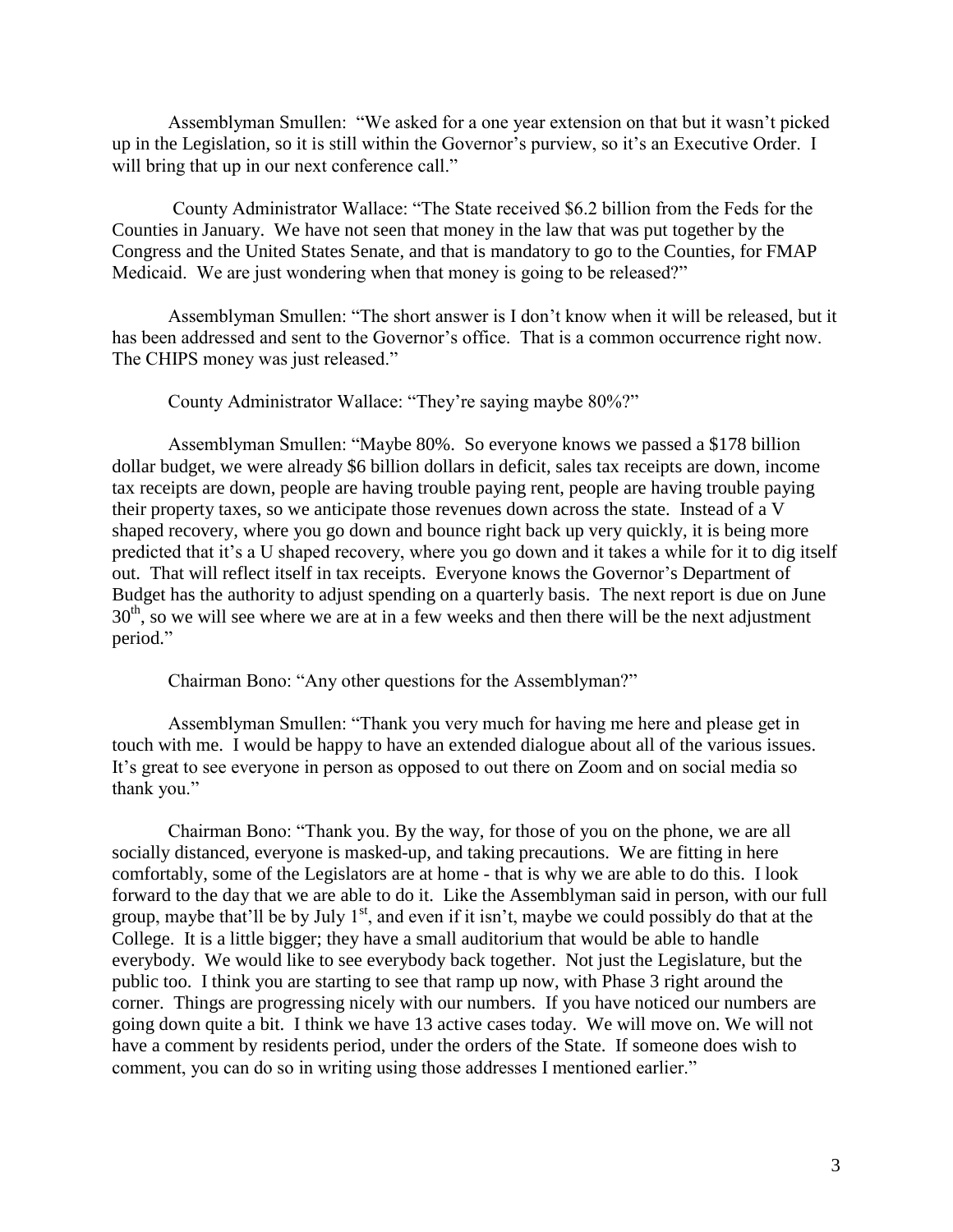Chairman Bono stated that the communications received by the Legislature and the committees to which they were referred were as listed on the agenda and asked if any member of the Legislature requested mention of any particular communication.

Legislator Johnson: "Mr. Chairman, Communication number 203, please."

Brittney Viscomi: "Lisa Tubia on the behalf of a minor, versus Herkimer Elementary School."

Legislator Smith: "Communication number 199."

Brittney Viscomi: "A report from the County Attorney's Office of threatened or pending litigation for 2019-pressent."

Legislator Smith: "Who is it?"

Lorraine Lewandrowski: "This is a report that the Auditor requires us to do annually. It provides a list of any notice of claims that we had received in the prior year as well as any actual lawsuits."

Legislator Smith: "Okay thank you."

No. 198 – A communication was received from the Office for the Aging Director and Staff expressing thanks to the Legislature. Filed.

No. 199 – A communication was received from the County Attorney submitting report of pending litigation. Filed.

No. 200 – A communication was received from the Soil and Water Conservation District submitting notice of meeting. Filed.

No. 201 – A communication was received from the Herkimer County Sheriff submitting Monthly Report for March 2020. Referred to the Committee on Public Safety & Emergency Management.

No. 202 – A communication was received from the Herkimer County Sheriff submitting Monthly Report for April 2020. Referred to the Committee on Public Safety & Emergency Management.

No. 203 – A communication was received from the County Attorney submitting Notice of Claim. Filed.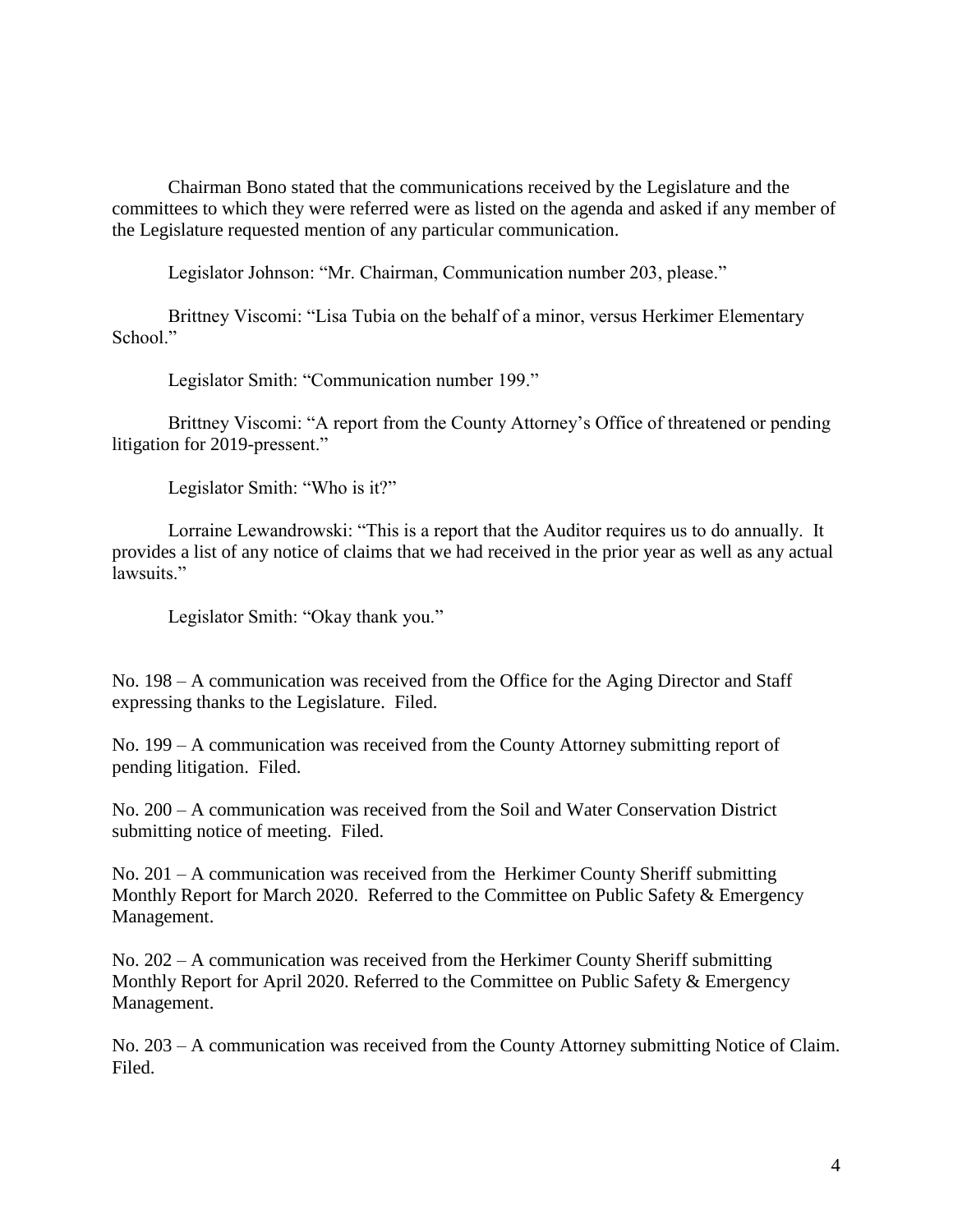No. 204 – A communication was received from the County Clerk advising of DMV reopening plan. Filed.

No. 205 – A communication was received from the Budget Officer/Purchasing Agent requesting renewal of contract with Auctions International. Referred to the Committee on Ways & Means.

No. 206 – A communication was received from the Highway Superintendent submitting status updates. Referred to the Committee on Highways.

No. 207 – A communication was received from the Director of Community Services advising of retirement of Child Psychiatrist. Referred to the Committee on Human Resources.

No. 208 – A communication was received from the STOP-DWI Coordinator recommending appointments to Stop-DWI Advisory Board. Referred to the Committee on Public Safety & Emergency Management.

No. 209 – A communication was received from the Herkimer County Sheriff requesting renewal of contract for boat storage. Referred to the Committee on Public Safety & Emergency Management and the Committee on Ways & Means.

No. 210 – A communication was received from the Budget Officer/Purchasing Agent requesting to accept additional funding in Public Health and amend budget. Referred to the Committee on Human Resources and the Committee on Ways & Means.

No. 211 – A communication was received from the Budget Officer/Purchasing Agent requesting to accept grant and amend budget for Healthy Families Program in Public Health. Referred to the Committee on Human Resources and the Committee on Ways & Means.

No. 212 – A communication was received from the Budget Officer/Purchasing Agent requesting to award bid for parking lot repairs. Referred to the Committee on County Properties and the Committee on Ways & Means.

No. 213 – A communication was received from the Budget Officer/Purchasing Agent requesting appropriation of funds for the Sewer District. Referred to the Committee on Ways & Means.

No. 214 – A communication was received from the Personnel Officer requesting to amend Salary Schedule II in the DMV. Referred to the Committee on Administration/Veterans' Affairs and the Committee on Ways & Means.

No. 215 – A communication was received from the Herkimer County Sheriff requesting to amend the agreement with UPSEU. Referred to the Committee on Ways & Means.

No. 216 – A communication was received from the Budget Officer/Purchasing requesting to accept funding and amend Budget in Office for the Aging. Referred to the Committee on Human Resources and the Committee on Ways & Means.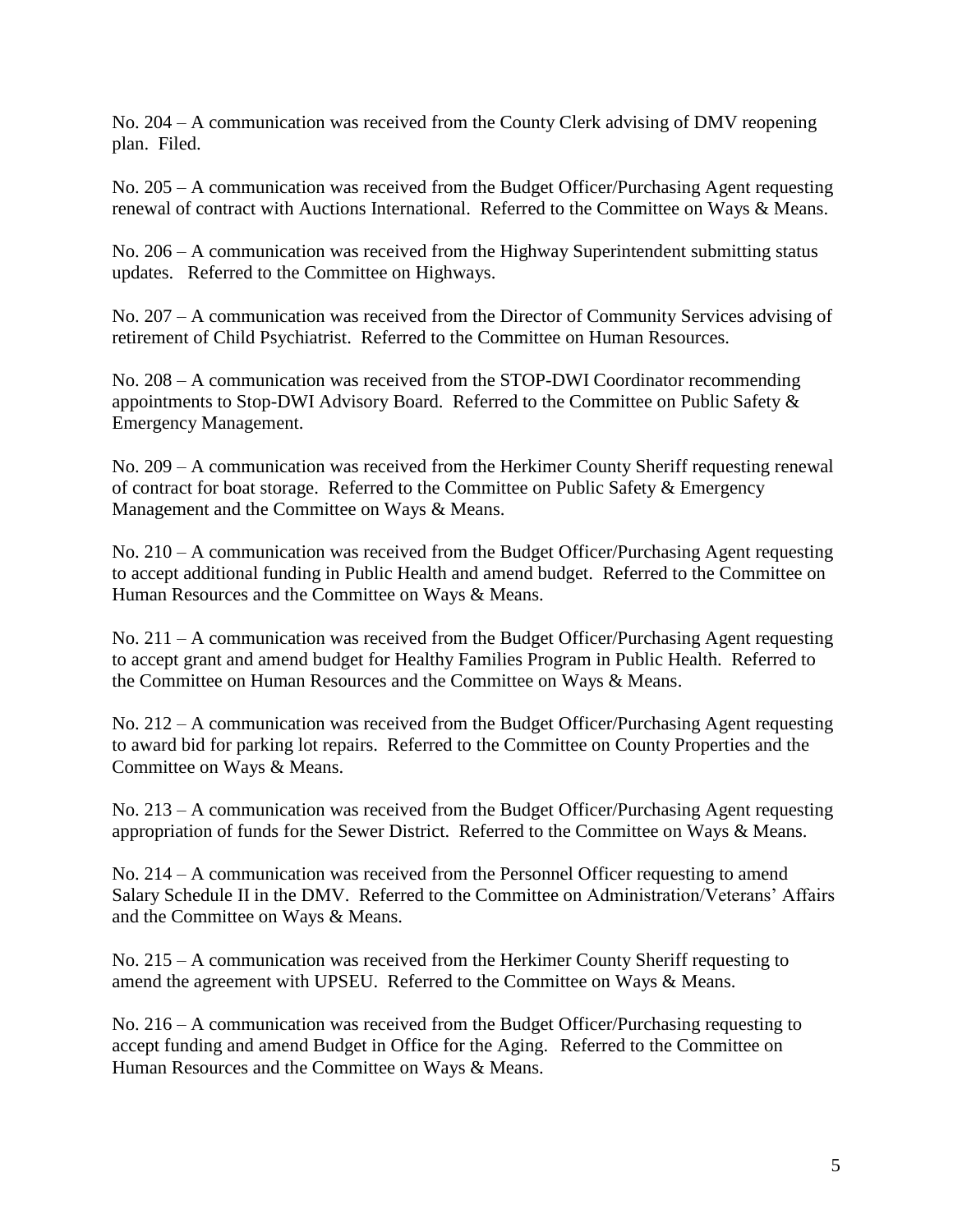No. 217 – A communication was received from the Director of Emergency Services requesting approval for driveway work at Dairy Hill facility. Referred to the Committee on Public Safety & Emergency Management and the Committee on Ways & Means.

No. 218 – A communication was received from the Budget Officer/Purchasing Agent requesting to award bus bid for bus service to Old Forge for the Youth Bureau. Referred to the Committee on County Planning & Development and the Committee on Ways & Means.

No. 219 – A communication was received from the Budget Officer/Purchasing requesting change order for new Correctional Facility. Referred to the Committee on Public Safety & Emergency Management and the Committee on Ways & Means.

Pursuant to Rule 6, Chairman Bono then proceeded with Reports of Standing Committees.

Legislator Johnson: "The Properties Committee will be voting later tonight on whether to move forward or terminate affiliation with the Land Bank. I just want to tell everybody that we are looking at different options. With Mr. Piseck now with the IDA and the LDC to move forward to fill the spot that we need to get rid of and do something with these zombie properties."

The Chairman continued with the Regular Agenda.

On motion of Mr. Ackerman, seconded by Mr. Stephens, Report and Resolution No. 148 sponsored by the Committee on Public Safety & Emergency Management as regards membership on the Stop-DWI Advisory Board was handed up; voted on and adopted by voice vote:

|  | For: Ayes $(17)$ . | Against: None. | Absent: None. |
|--|--------------------|----------------|---------------|
|--|--------------------|----------------|---------------|

On motion of Mr. Campione, seconded by Mr. Gaworecki, Report and Resolution No. 149 sponsored by the Committee on Public Safety & Emergency Management and the Committee on Ways and Means approving boat housing contract was handed up; voted on and adopted by voice vote:

For: Ayes (17). Against: None. Absent: None.

On motion of Mr. Shaw, seconded by Mr. Schrader, Report and Resolution No. 150 sponsored by the Committee on Human Resources and the Committee on Ways & Means accepting additional funding and amending budget in connection with COVID-19 was handed up; voted on and adopted by voice vote:

For: Ayes (17). Against: None. Absent: None.

On motion of Mr. Shaw, seconded by Mr. Weakley, Report and Resolution No. 151 sponsored by the Committee on Human Resources and the Committee on Ways & Means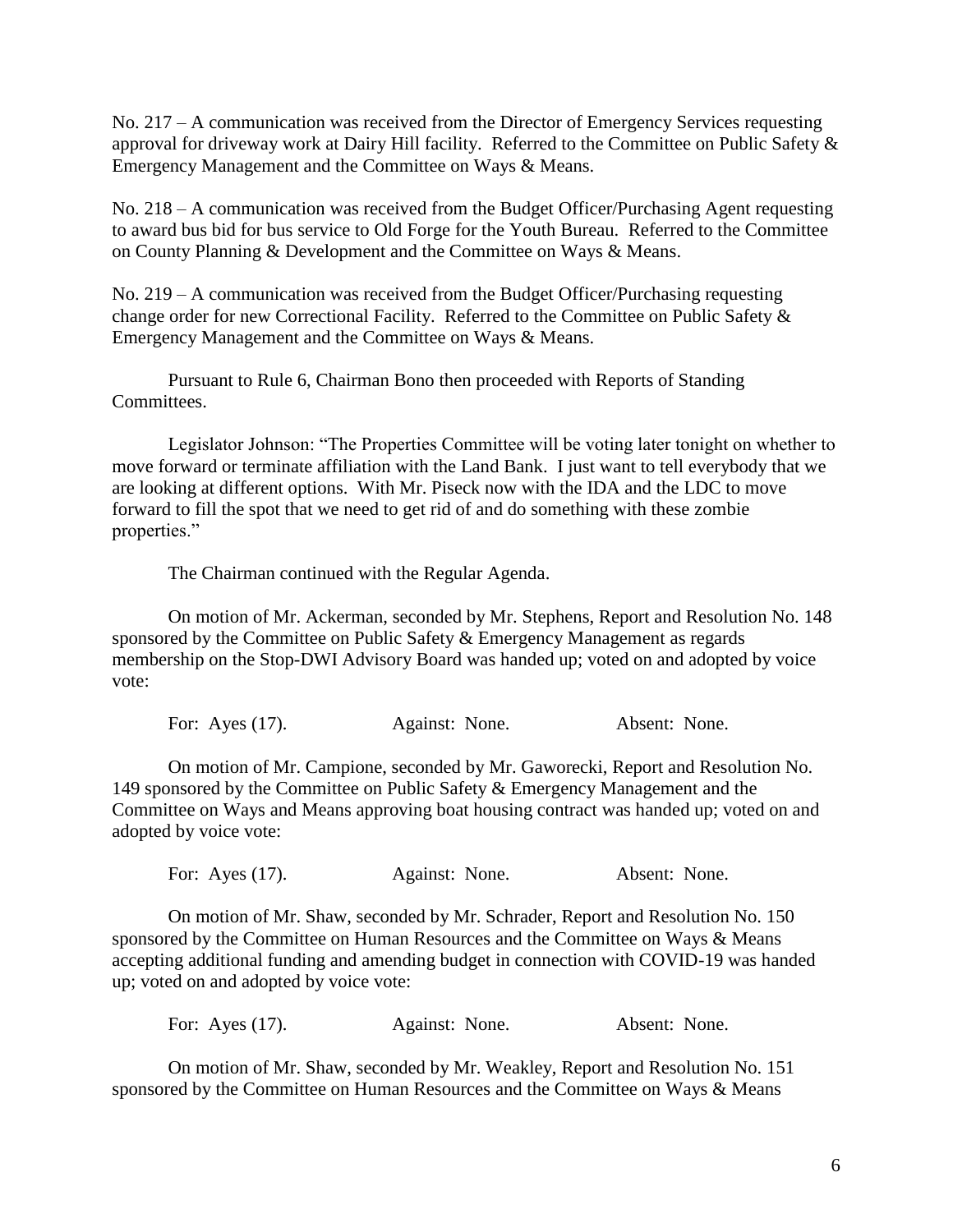accepting grant and amending budget for Healthy Families Program was handed up; discussion was held; voted on and adopted by voice vote:

For: Ayes (17). Against: None. Absent: None.

Jim Wallace: "Mr. Chairman, at the advice of the Ways & Means Committee, we've talked with the bigger departments including Public Health, and in their contract no money would go forward from the County unless they have gotten it from the State. So if they haven't gotten the money from the State, they won't receive these funds. Same with Mental Health and DSS. Just a reminder to everybody because it is a real issue and we probably won't receive all of the revenues that were promised to us this year. Thank you."

On motion of Mr. Johnson, seconded by Mr. Schrader, Report and Resolution No. 152 sponsored by the Committee on County Properties and the Committee on Ways & Means awarding bid for improvements to the Washington Street Parking Lot and appropriating funds was handed up; voted on and adopted by roll call vote:

For: Malta, Gaworecki, Schrader, Hollum, Johnson, Stephens, Keeler, Brezinski, Manno, Smith, Bono, Ackerman, Donley, Campione, Russell, Shaw, Weakley (17).

Against: None. Absent: None.

On motion of Mr. Weakley, seconded by Mr. Campione, Report and Resolution No. 153 sponsored by the Committee on Ways & Means authorizing appropriation of funds in Herkimer County Sewer District was handed up; voted on and adopted by roll call vote:

For: Malta, Gaworecki, Schrader, Hollum, Johnson, Stephens, Keeler, Brezinski, Manno, Smith, Bono, Ackerman, Donley, Campione, Russell, Shaw, Weakley (17).

Against: None. Absent: None.

On motion of Mr. Hollum, seconded by Mr. Brezinski, Report and Resolution No. 154 sponsored by the Committee on Administration/Veterans' Affairs and the Committee on Ways & Means amending Salary Schedule No. II for creation of a new position in the Department of Motor Vehicles was handed up; voted on and adopted by roll call vote:

For: Malta, Gaworecki, Schrader, Hollum, Johnson, Stephens, Keeler, Brezinski, Manno, Smith, Bono, Ackerman, Donley, Campione, Russell, Shaw, Weakley (17).

Against: None. Absent: None.

On motion of Mr. Stephens, seconded by Mr. Russell, Report and Resolution No. 155 sponsored by the Committee on Ways & Means in connection with agreement with United Public Service Employees Union was handed up; voted on and adopted by roll call vote: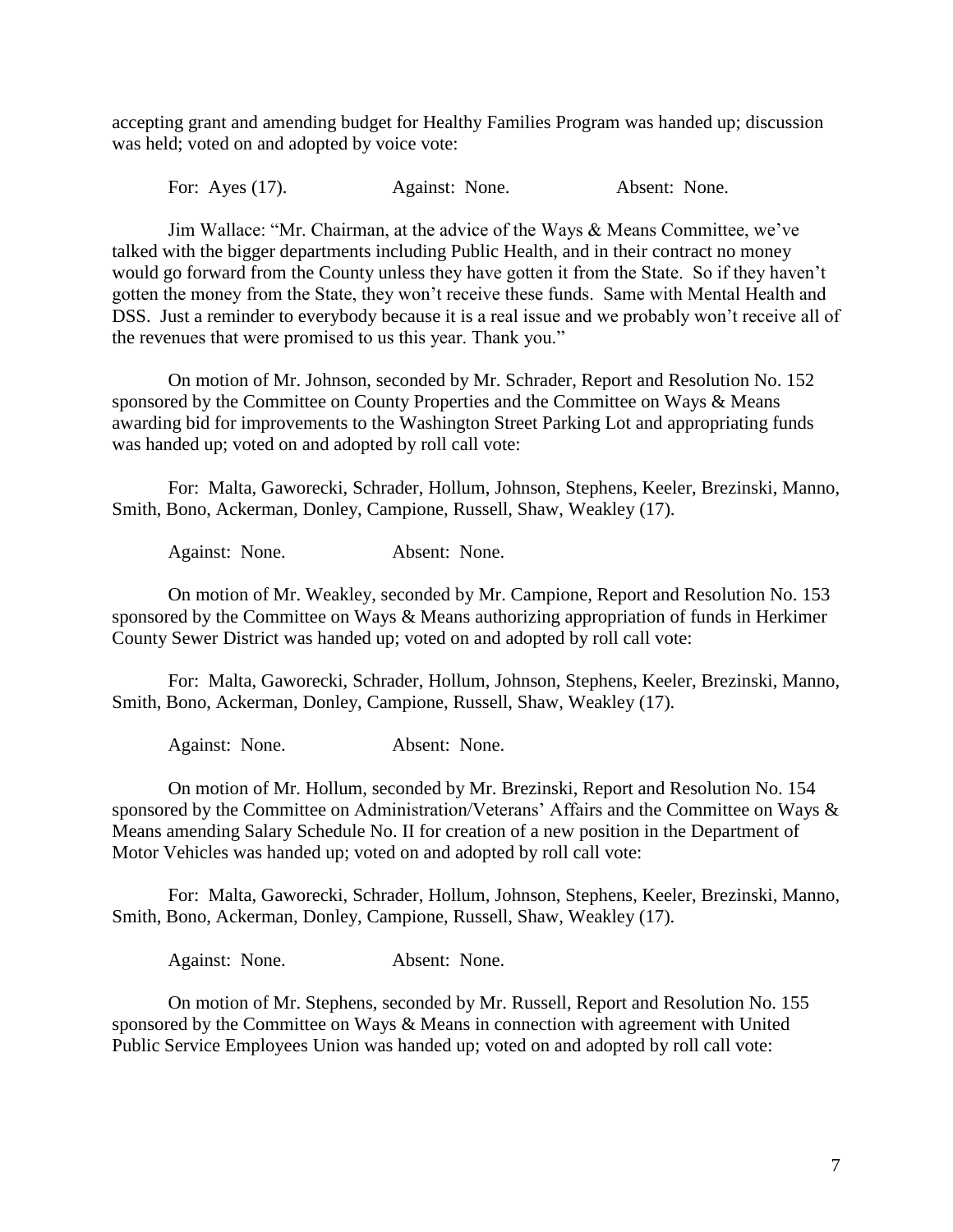For: Malta, Gaworecki, Schrader, Hollum, Johnson, Stephens, Keeler, Brezinski, Manno, Smith, Bono, Ackerman, Donley, Campione, Russell, Shaw, Weakley (17).

Against: None. Absent: None.

On motion of Mr. Shaw, seconded by Mr. Gaworecki, Report and Resolution No. 156 sponsored by the Committee on Human Resources and the Committee on Ways & Means accepting funding for the Coronavirus Aid, Relief, and Economic Security (CARES) Act and amending budget in Office for the Aging was handed up; voted on and adopted by voice vote:

For: Ayes (17). Against: None. Absent: None.

On motion of Mr. Stephens, seconded by Mr. Malta, Report and Resolution No. 157 sponsored by the Committee on Public Safety & Emergency Management and the Committee on Ways & Means approving driveway work at Dairy Hill 911 Communications Tower Facility was handed up; voted on and adopted by voice vote:

For: Ayes (17). Against: None. Absent: None.

On motion of Mr. Ackerman, seconded by Mr. Weakley, Report and Resolution No. 158 sponsored by the Committee on County Planning & Development and the Committee on Ways & Means awarding bid for bus service for the Old Forge area transportation program for the 2020 Summer Youth Employment Program was handed up; voted on and adopted by voice vote:

For: Ayes (17). Against: None. Absent: None.

On motion of Mr. Johnson, seconded by Mr. Ackerman, Resolution No. 159 sponsored by the Committee on County Properties and the Committee on Ways & Means authorizing the Chairman of the Herkimer County Legislature to notify the Greater Mohawk Valley Land Bank that Herkimer County will not renew or otherwise extend its membership in the Greater Mohawk Valley Land Bank was handed up; voted on and adopted by roll call vote:

Legislator Russell: "I call for a roll call vote."

For: Malta, Gaworecki, Schrader, Hollum, Johnson, Stephens, Keeler, Brezinski, Manno, Smith, Bono, Ackerman, Donley, Campione, Russell, Shaw, Weakley (17).

Against: None. Absent: None.

On motion of Mr. Weakley, seconded by Mr. Schrader, Resolution No. 160 sponsored by the Committee on Administration/Veterans' Affairs calling on the State of New York to release enhanced Federal Medicaid matching funds to Counties and New York City was handed up; discussion was held; voted on and adopted by voice vote:

For: Ayes (17). Against: None. Absent: None.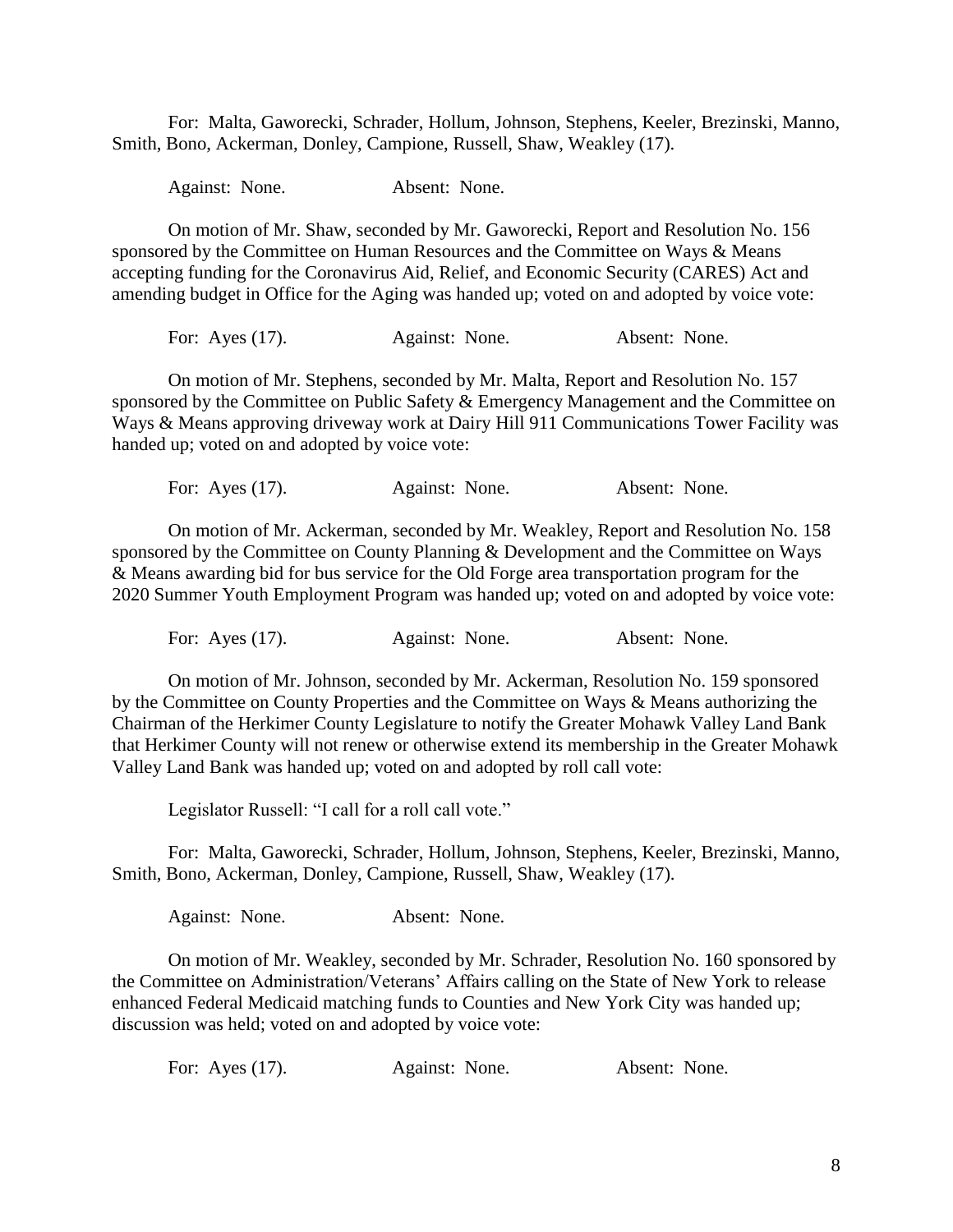Chairman Bono: "I would just like to say this is certainly affecting us. This is money that is due to us, it can be used for no other purpose other than what it was intended for. The State has no reason to hold it. They should be releasing this immediately to all the counties in the state. This is a common issue and subject that comes up in all of our calls on a daily basis between Mr. Wallace, myself and some of the other Legislators. It is money due, times are tough right now and we could certainly use that to pay our bills."

Chairman Bono stated that pursuant to Rule 6(12) they would proceed with comments by Legislators.

Legislator Stephens: "Just a reminder, an email went out today, there is going to be a walk through at the jail for the Legislature, Tuesday, June  $16<sup>th</sup>$  at 5:00 p.m.

Chairman Bono: "I want to thank Legislator Schrader and Legislator Donley for the milk and mask giveaway. It was a great success. You gave away 8,900 gallons of milk to the public. Congratulations there - well worth it. We gave away 4,000 masks to go with that. Another thing, through our control group we are allotted 4,000 gallons, (as far as the region goes), of hand sanitizer for businesses. I secured 500 gallons of that today for businesses. John Raymond is going to be taking that. We do have some additional on reserve, but the 500 gallons will go to any business that affirms the guidelines. So if you have gone through the process in Phase 1 or Phase 2 and affirmed your business, Phase 3 will be in a couple of days, as long as you make that checklist you will be given a gallon or two, depending on the size of your business. Phase 3, as I mentioned, is assumed to be coming out on Friday. This is an assumed date, we have been going by the 14 day rule. Last time in Phase 2, if you remember, it was Thursday night that we received notification that the Governor was possibly going to hold off on releasing Phase 2 because he had to have the experts look at it. We have been promised there will be a quicker turn around on that. Hopefully by Friday we hear something on that. At the very latest, Saturday or Sunday. If all numbers look good, which they are, we are probably looking at Friday. That will be food service and personal care. They will be at 50% capacity, there are a bunch of guidelines. Any phase that you go through, as a business, there are guidelines that you have to look at and then at the end of those guidelines, once you read them you affirm that you have read them, you attest that you have understood them. Then there is a template you can download a plan of sorts of how you can implement your safe distancing. We recommend that any business that needs to do that, get that done. To date we have had a couple of hundred businesses in the County affirm their businesses through Phases 1 and 2. We assume there will be at least 150 or 200 more in Phase 3. Hopefully Phase 4 will be right around the corner, which is scheduled for June  $26<sup>th</sup>$ . That is an assumed date again, at the 14 day mark. That will pretty much open the recreation areas and congregate areas, the mass gatherings. Those will probably still have a 50% occupancy. That is critical for us, especially with Old Forge, Enchanted Forest, we want to get that going and hopefully they will be able to open up on time. Not only to help themselves up there but to help all of the businesses in the area. We approved the transit for the kids tonight so they will be getting their allotment of summer help. You do have your summer youth program packets in front of you, those of you that are here. Those of you that are not here, call the office and Brittney, Jennifer, or Brandy can run down and meet you in the parking lot to give those applications to you. You have 14 jobs and one highway."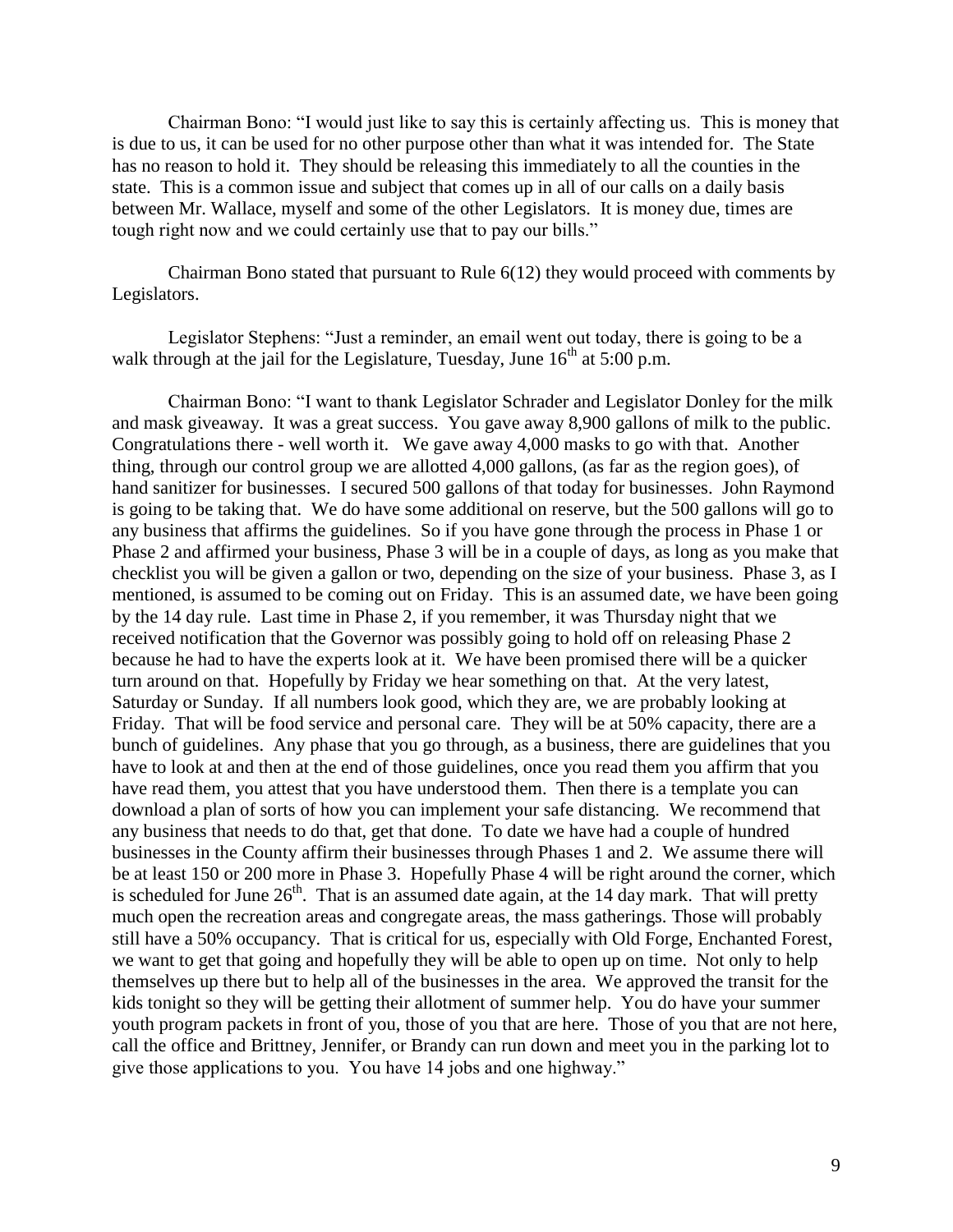At 7:35 p.m. on motion of Mr. Manno, seconded by Mr. Stephens, the Legislature adjourned to Wednesday, July 1, 2020 at 2:00 p.m.

Brittney R. Viscomi, Clerk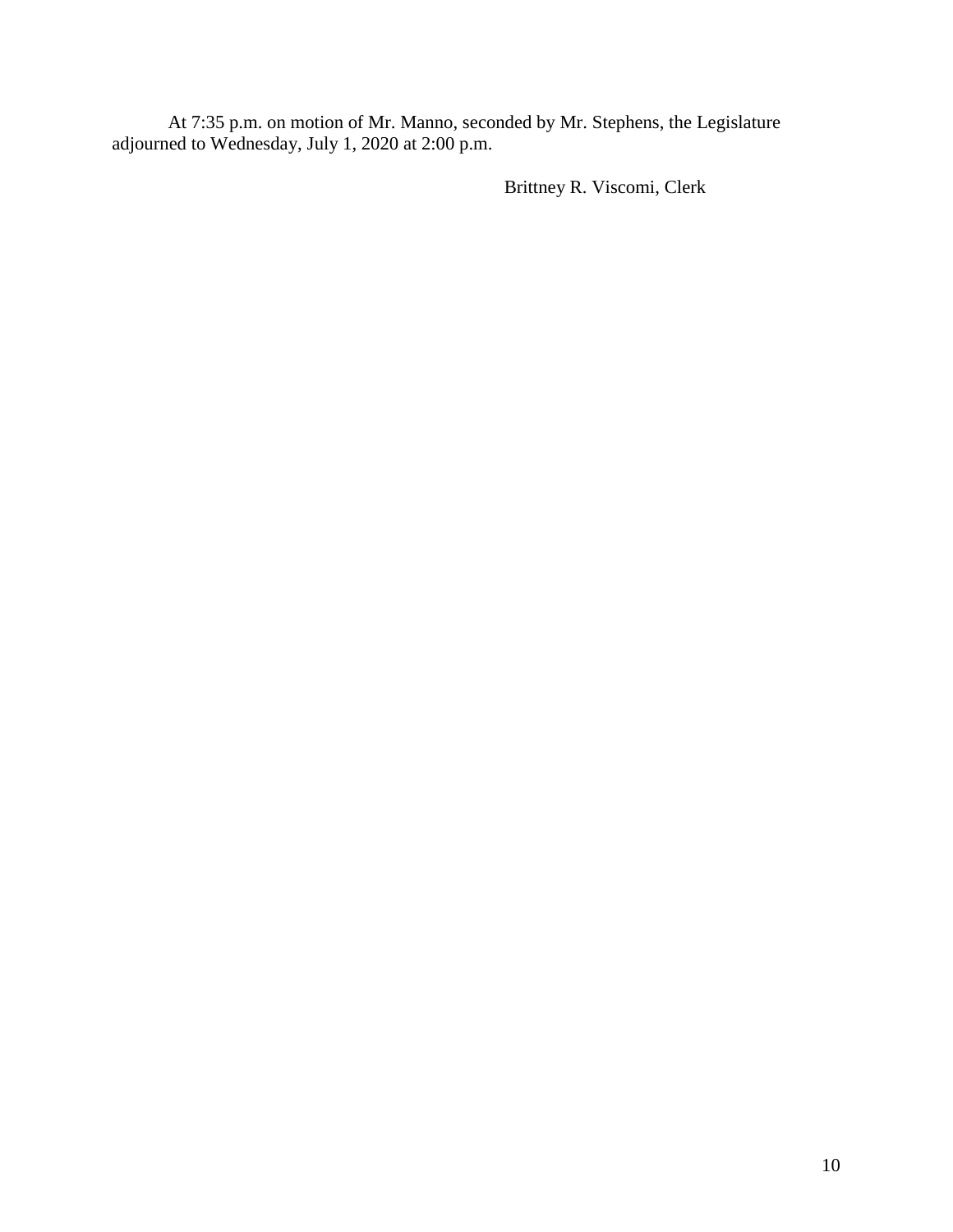

# **REPORT AND RESOLUTION AS REGARDS MEMBERSHIP ON THE STOP-DWI ADVISORY BOARD**

## **Sponsored by: Committee on Public Safety/Emergency Management**

WHEREAS, a communication from Michael J. Edwards, STOP-DWI Coordinator, dated May 14, 2020 advises this Legislature that the STOP-DWI Advisory Board recommends the reappointment of certain members to the STOP-DWI Advisory Board; now, therefore, be it

RESOLVED, that the individuals serving in the following titles and individuals listed are hereby reappointed to the STOP-DWI Advisory Board to serve a term of three years commencing July 1, 2020 and ending June 30, 2023; except as indicated

#### **Reappointments**

Herkimer County Sheriff Reverend Victor McKusick Peter Caiola

and, be it further

RESOLVED, that certified copies of this Resolution be forwarded to the Coordinator of the STOP-DWI Program and the appointees.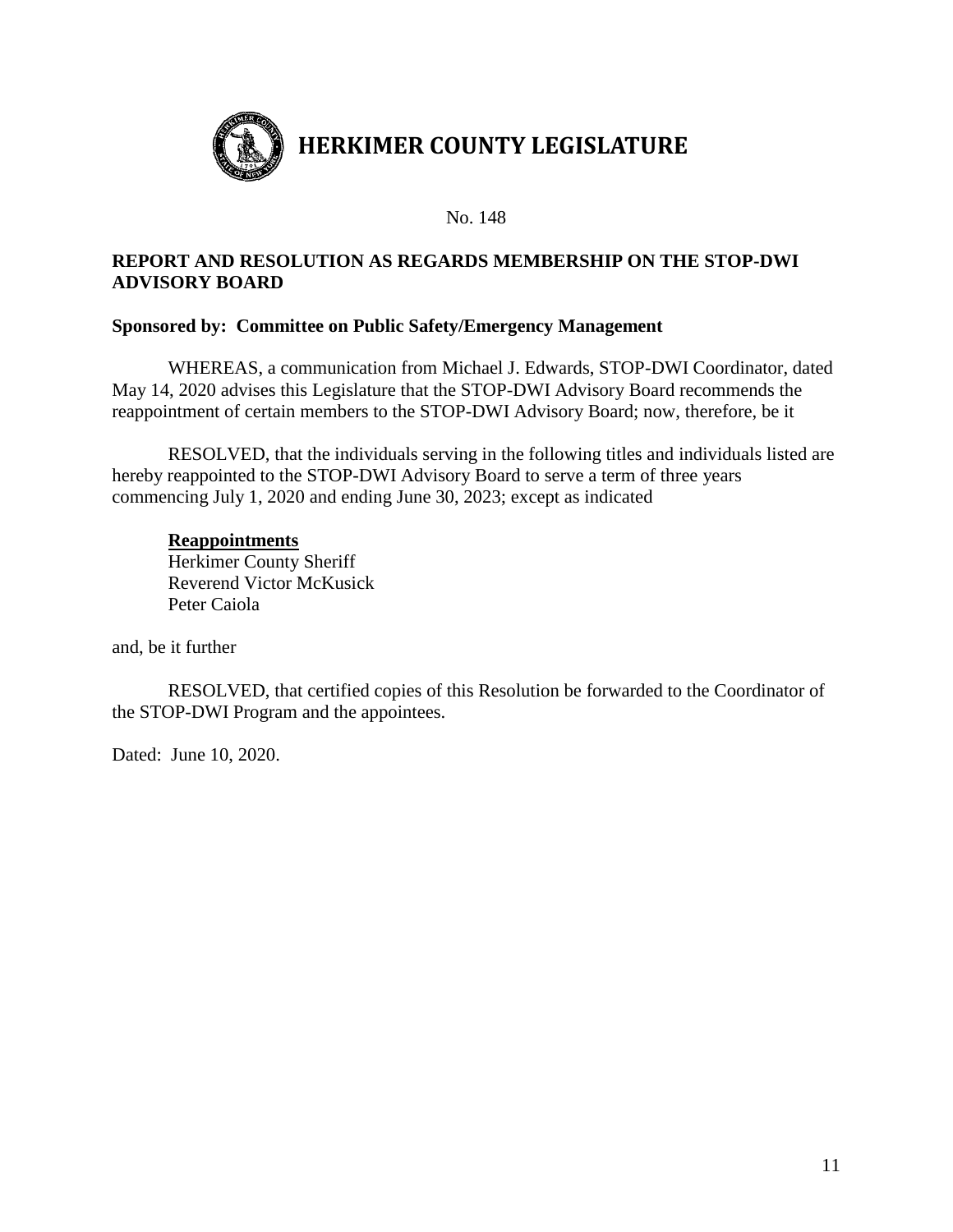

## **REPORT AND RESOLUTION APPROVING BOAT HOUSING CONTRACT**

## **Sponsored by: Committee on Public Safety/Emergency Management Committee on Ways and Means**

WHEREAS, the Herkimer County Sheriff's Department maintains a boat patrol on the Fulton Chain of Lakes and has need to dock one patrol boat in the Old Forge area for the 2020 summer season; and

WHEREAS, by letter dated May 19, 2020, Scott F. Scherer, Sheriff, has advised that Rivett's Boat Livery has a boat slip available and requests that a contract be entered into with said Rivett's Boat Livery for the 2020 boating season; now, therefore, be it

RESOLVED, that a contract be entered into between the County of Herkimer and Rivett's Boat Livery for dockage of one patrol boat during the 2020 summer season running from May 15, 2020 to no later than October 15, 2020 for a sum not to exceed \$2,350.00, pursuant to a contract approved by the County Attorney's Office; and, be it further

RESOLVED, that the Chairman of this Legislature be, and he hereby is, authorized to execute said contract on behalf of the County of Herkimer; and, be it further

RESOLVED, that the Chairman of this Legislature is further authorized to enter into annual renewals of said agreement, after the expiration of the current agreement, upon the same or more favorable terms and conditions; and, be it further

RESOLVED, that certified copies of this Resolution be forwarded to the Herkimer County Treasurer, Auditor, Budget Officer, County Attorney, Sheriff, and Rivett's Boat Livery.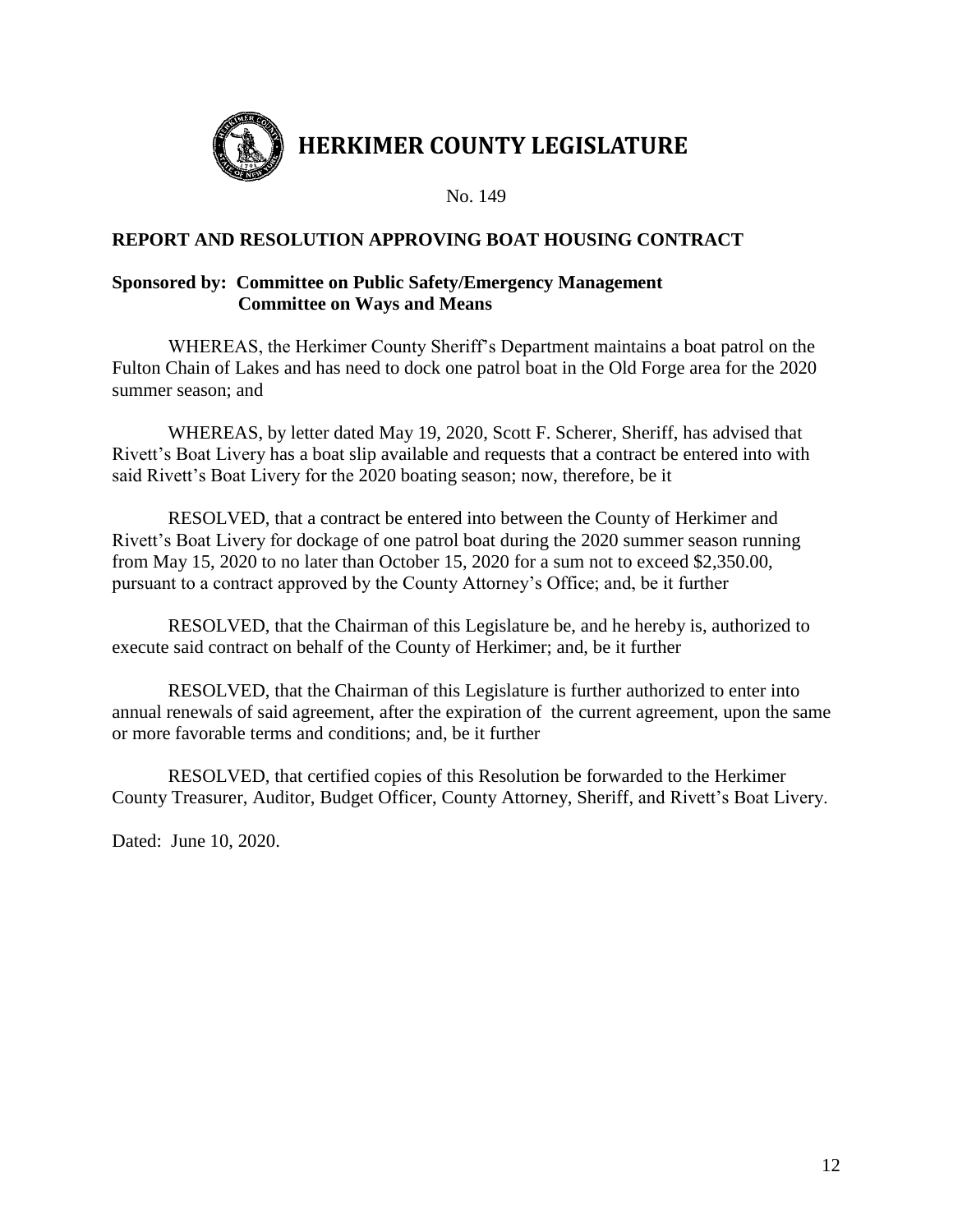

## **REPORT AND RESOLUTION ACCEPTING ADDITIONAL FUNDING AND AMENDING BUDGET IN CONNECTION WITH COVID-19**

## **Sponsored by: Committee on Human Resources Committee on Ways and Means**

WHEREAS, by letter dated May 20, 2020 from Sheri Ferdula, Budget Officer/Purchasing Agent, this Legislature is advised that the Herkimer County Public Health Department will be receiving funding through the New York State Department of Health/Health Research Incorporated for Coronavirus (COVID-19) response activities; and

WHEREAS, letter further advises that a budget amendment is necessary to include COVID-19 monies in the amount of \$57,325; now, therefore, be it

RESOLVED, that the 2020 Herkimer County Budget is hereby amended in the amounts listed:

| <b>KEVENUE:</b><br>A4188.4403, Bioterrorism, Federal Aid, COVID-1   | To:          | From: \$45,748<br>\$103,073 |
|---------------------------------------------------------------------|--------------|-----------------------------|
| <b>EXPENSE:</b><br>A4188.10000-001, Bioterrorism, Salaries, COVID-1 | From:<br>To: | \$24,092<br>\$61,092        |
| A4188.10000-002, Bioterrorism, Overtime, COVID-1                    | From:<br>To: | \$10,656<br>\$20,656        |
| A4188.41000, Bioterrorism, Supplies, COVID $-1$                     | From:<br>To: | \$5,000<br>\$11,325         |
| A4188.46100, Bioterrorism, Mileage and Travel, COVID -1             | From:<br>To: | \$0<br>\$4,000              |

RESOLVED, that the Chairman of the Legislature be authorized to sign all documents relating to additional funding; and, be it further

RESOLVED, that certified copies of this Resolution be forwarded to the Herkimer County Treasurer, Auditor, Budget Officer, and Director of Public Health.

Dated: June 10, 2020.

**REVENUE:**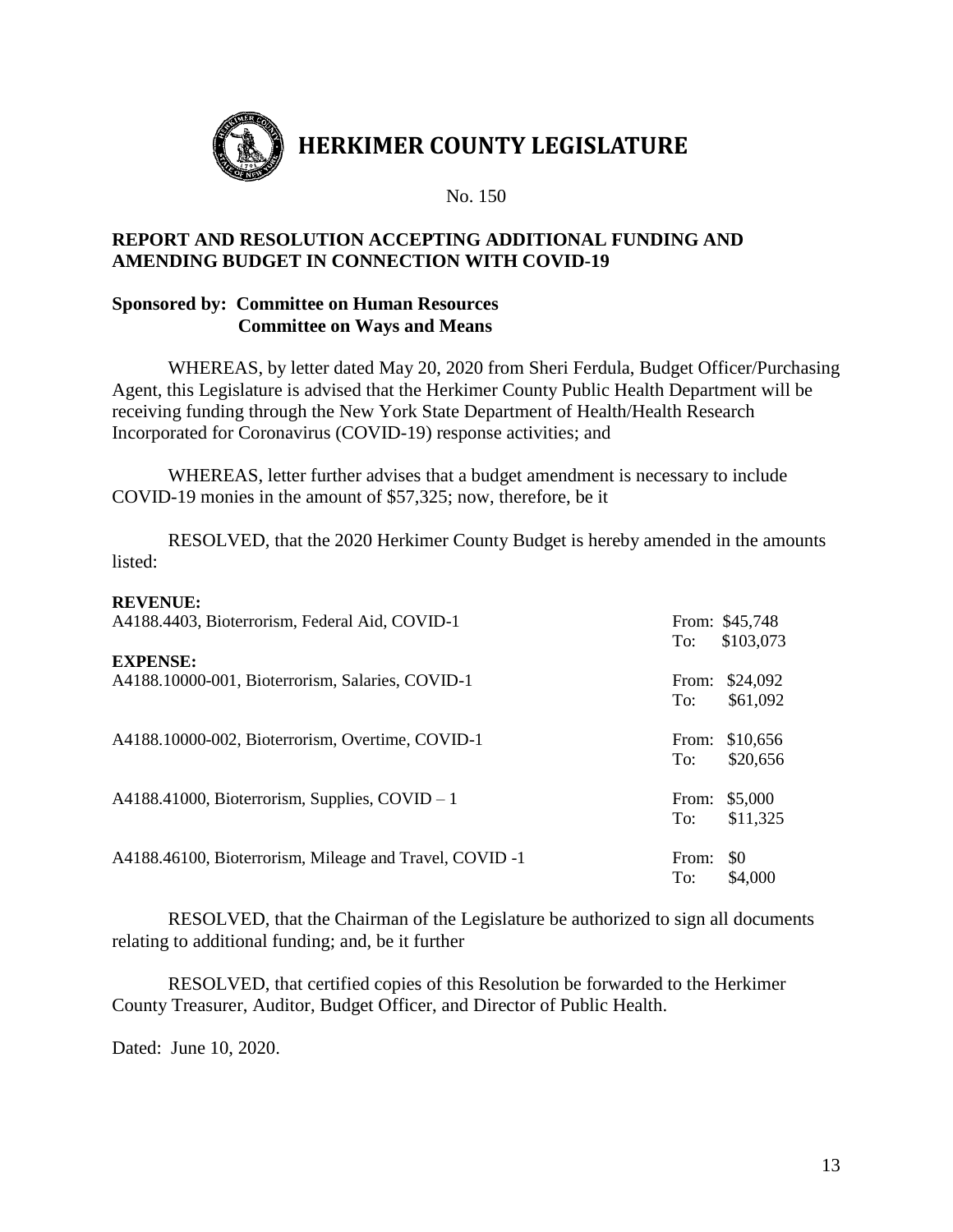

## **REPORT AND RESOLUTION ACCEPTING GRANT AND AMENDING BUDGET FOR HEALTHY FAMILIES PROGRAM**

## **Sponsored by: Committee on Human Resources Committee on Ways and Means**

WHEREAS, by letter dated May 18, 2020, Christina Cain, Director of Public Health, has requested renewal of the Healthy Families New York State Office of Children and Family Services Grant, which provides home visit services to pregnant women and their families, before and after delivery, to improve the health, development and wellness of infants, and has also requested authorization for the Chairman of the Legislature to sign said grant by electronic signature; and

WHEREAS, by letter dated May 18, 2020, from Sheri A. Ferdula, Budget Officer/Purchasing Agent, this Legislature is advised that it will be necessary to amend the 2020 Herkimer County Budget in connection with the receipt of said grant in the amount of \$417,998; now, therefore, be it

RESOLVED, that the Chairman of this Legislature is hereby authorized to complete by electronic signature a contract with the New York State Office of Children and Family Services to receive the 2020-21 Healthy Families Grant for Herkimer County in the amount of \$417,998 for the period September 1, 2020 to August 31, 2021; and, be it further

RESOLVED, that the Herkimer County Budget is hereby amended as follows:

| Revenue Account:        | A4189H-3401-PH13-14  | From: | \$0       |
|-------------------------|----------------------|-------|-----------|
|                         |                      | To:   | \$396,564 |
|                         | A4189H-4401-PH13-14  | From: | \$0       |
|                         |                      | To:   | \$21,434  |
|                         |                      |       |           |
| <b>Expense Account:</b> | A4189H-44000-PH13-14 | From: | \$0       |
|                         |                      | To:   | \$417,998 |

RESOLVED, that certified copies of this Resolution be forwarded to the Herkimer County Treasurer, Auditor, Budget Officer, and Director of Public Health.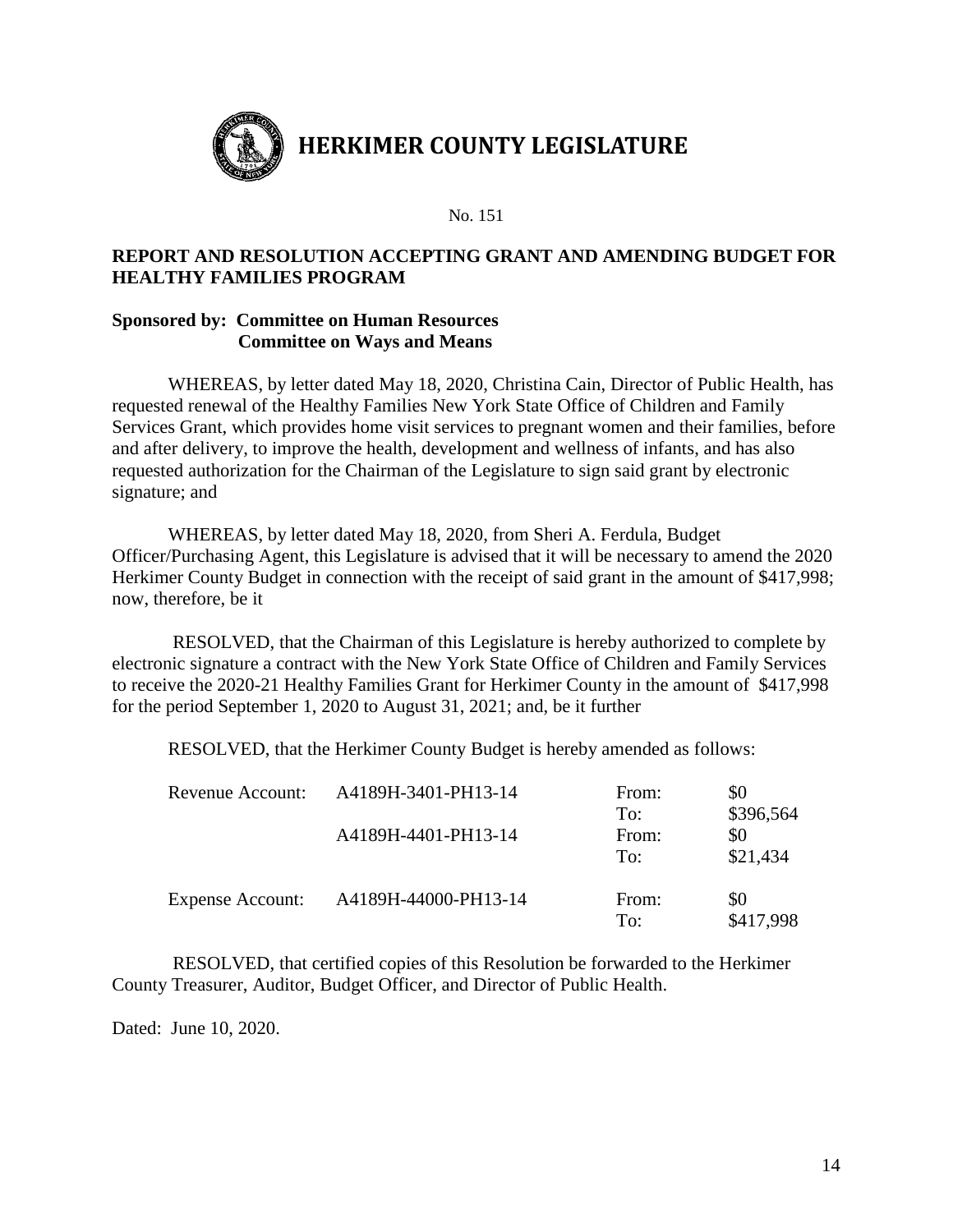

# **HERKIMER COUNTY LEGISLATURE**

No. 152

## **REPORT AND RESOLUTION AWARDING BID FOR IMPROVEMENTS TO THE WASHINGTON STREET PARKING LOT AND APPROPRIATING FUNDS**

## **Sponsored by: Committee on County Properties Committee on Ways and Means**

WHEREAS, by letter dated May 21, 2020, Sheri Ferdula, Budget Officer has advised sealed bids were opened on May 21, 2020 for improvements to the Washington Street Parking Lot; and

WHEREAS, it is the recommendation of the Budget Officer and your Committees that the bid be awarded to Central Paving, 4247 Acme Road, Frankfort, NY 13340 with the base bid in the amount of \$184,475, with Alternate 1 (option to have a portion of the work performed during off hours) at \$6,600, for a total bid of \$191,075; now, therefore, be it

RESOLVED, that the Herkimer County Legislature hereby awards a bid for improvements to the Washington Street Parking Lot to Central Paving, 4247 Acme Road, Frankfort, NY 13340 with the base bid in the amount of \$184,475, with Alternate 1 (option to have a portion of the work performed during off hours) at \$6,600, for a total bid of \$191,075; and, be it further

RESOLVED, additional funds will be necessary and have been verified for the following appropriation:

|           | To: | \$166,671.06 From: A909, Fund Balance<br>A889N, Building Reserve (current balance \$33,328.94)      |
|-----------|-----|-----------------------------------------------------------------------------------------------------|
| \$200,000 | To: | From: A889N, Building Reserve<br>H1620.40000, Buildings, Capital, Contractual Expense, Project 16-1 |

and, be it further

RESOLVED, that certified copies of this Resolution be forwarded to the Herkimer County Treasurer, Auditor, Budget Officer, and Central Paving.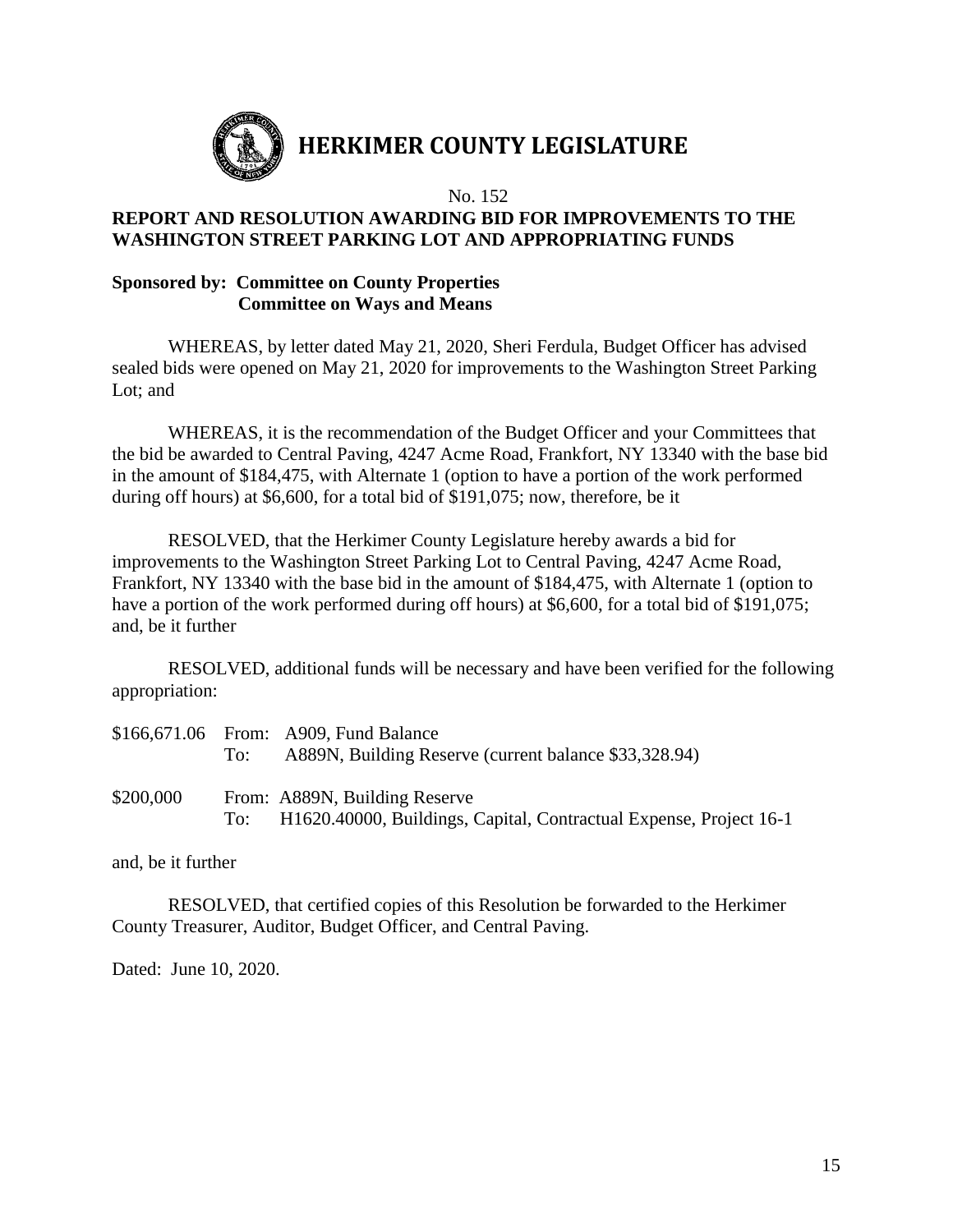

# **REPORT AND RESOLUTION AUTHORIZING APPROPRIATION OF FUNDS IN HERKIMER COUNTY SEWER DISTRICT**

## **Sponsored by: Committee on Ways & Means**

WHEREAS, your Committee on Ways and Means, to which was referred a communication from Sheri A. Ferdula, Budget Officer/Purchasing Agent, dated May 21, 2020, submitting a request for appropriation of funds, reports that we have examined said communication, inquired into the subject matter thereof, recommend that said appropriation be made; and

WHEREAS, Sheri Ferdula, Budget Officer/Purchasing Agent has advised that funds have been verified and are available for this appropriation; now, therefore, be it

RESOLVED, that an appropriation be made as follows:

\$6,000 From: G909, Sewer, Fund Balance To: G8130A.44000, Sewer, I & I Study, Contracted Services

and, be it further

RESOLVED, that certified copies of this Resolution be forwarded to the Herkimer County Treasurer, Auditor, Budget Officer, and Herkimer County Sewer District.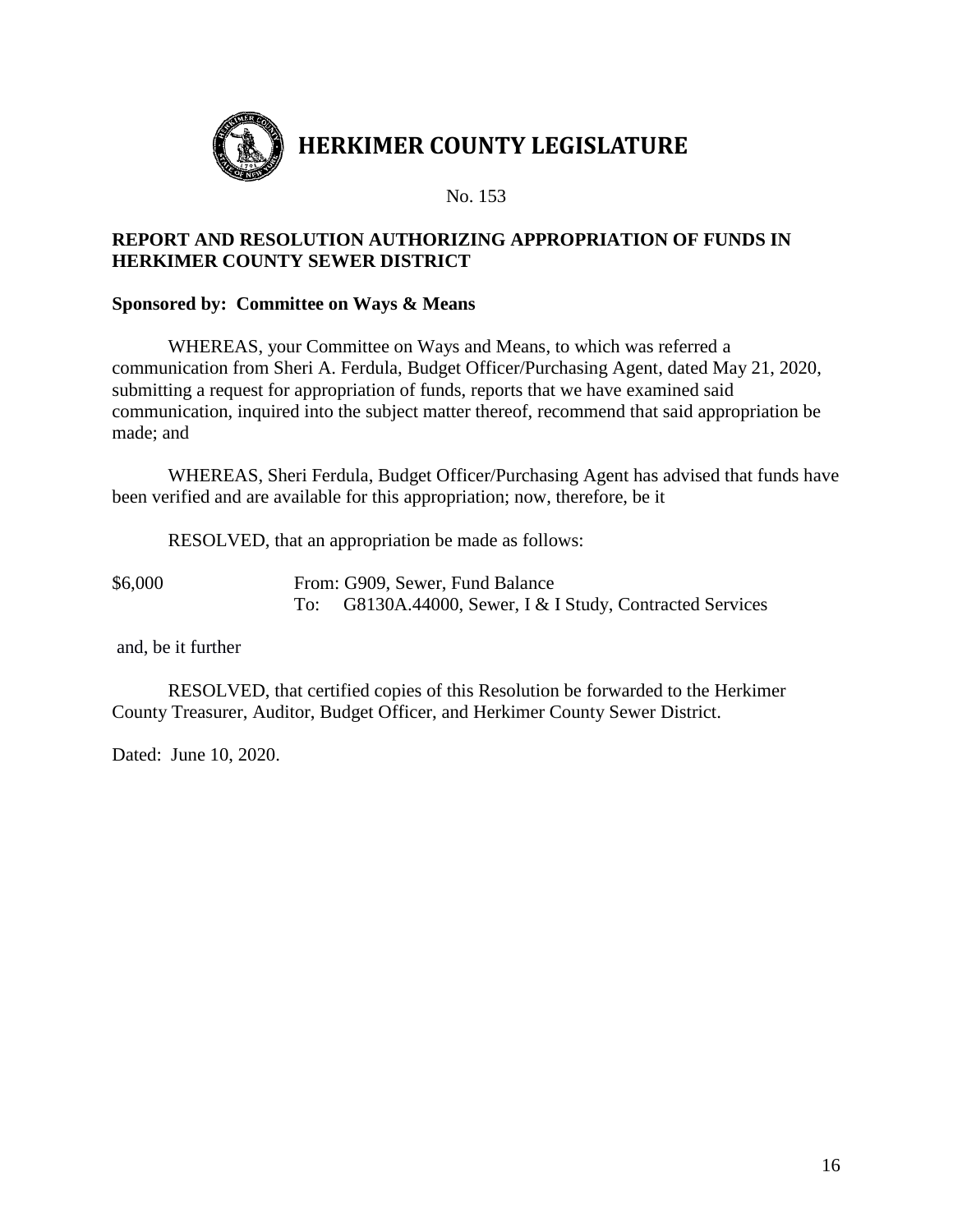

## **REPORT AND RESOLUTION AMENDING SALARY SCHEDULE NO. II FOR CREATION OF A NEW POSITION IN THE DEPARTMENT OF MOTOR VEHICLES**

## **Sponsored by: Committee on Administration/Veterans' Affairs Committee on Ways and Means**

WHEREAS, by letter dated March 12, 2020, Sylvia Rowan, County Clerk, has requested to amend Salary Schedule II to create a position of Deputy County Clerk of Motor Vehicles; and

WHEREAS, by letter dated May 28, 2020, Steven R. Billings, Personnel Officer, your Committees have been advised that Salary Schedule No. II should be amended to create a position of Deputy County Clerk of Motor Vehicles in Account A1410 at an annual base salary of \$32,500; now, therefore, be it

RESOLVED, that Salary Schedule No. II be amended to create a position of Deputy County Clerk of Motor Vehicles in Account A1410 at an annual base salary of \$32,500; and, be it further

RESOLVED, that certified copies of this Resolution be forwarded to the Herkimer County Treasurer, Auditor, Budget Officer, Personnel Officer, and County Clerk.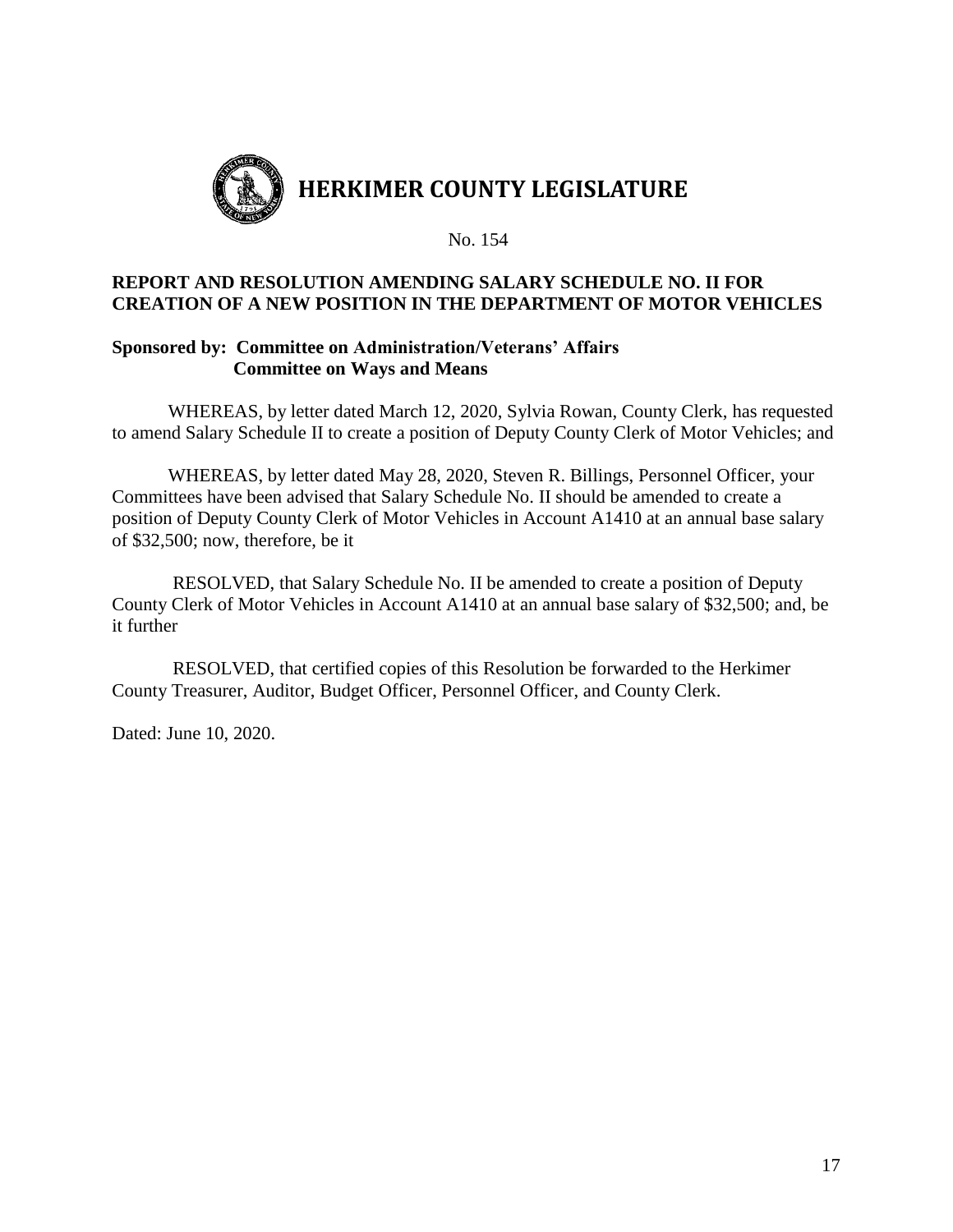

## **REPORT AND RESOLUTION IN CONNECTION WITH AGREEMENT WITH UNITED PUBLIC SERVICE EMPLOYEES UNION**

#### **Sponsored by: Committee on Ways and Means**

WHEREAS, by Resolution No. 38 of 2019, this Legislature ratified the Collective Bargaining Agreement by and between the County of Herkimer and the United Public Service Employees Union (Herkimer County Sheriff's Department Unit) for the period January 1, 2018 to December 31, 2020; and

WHEREAS, by letter dated May 19, 2020, Herkimer County Sheriff Scott F. Scherer, this Legislature is advised of a request to approve the removal of the cooks position from the Eligibility List for Membership in the Herkimer County Sheriff's Department in Schedule A of the Collective Bargaining Agreement between Herkimer County and the United Public Service Employees Union [hereinafter "UPSEU"] and to further offer UPSEU members the option of purchasing "upgraded" or "premium" meals "at cost" from Trinity Food Services Group, Inc. at the Herkimer County Correctional Facility; and

WHEREAS, your Committees have considered said request and recommend said change; now, therefore, be it

RESOLVED, that the Chairman of this Legislature is hereby authorized to sign a Memorandum of Agreement with the UPSEU to remove the positions of "Full-Time Cook" and "Part-Time Cook" from the Eligibility List for Membership in the Herkimer County Sheriff's Department in Schedule A in the Collective Bargaining Agreement between the County of Herkimer and UPSEU for the years January 1, 2018 to December 31, 2020; and, be it further

RESOLVED, that the Chairman of this Legislature is further authorized to sign the Memorandum of Agreement with the UPSEU to allow Trinity Food Services Group, Inc. to provide "upgraded" or "premium" meals to UPSEU members at "cost" as set by Trinity Food Services Group, Inc. at the Herkimer County Correctional Facility; and, be it further

RESOLVED, that certified copies of this Resolution be forwarded to the Herkimer County Treasurer, Auditor, Budget Officer, Personnel Officer, Sheriff and the United Public Services Employees Union.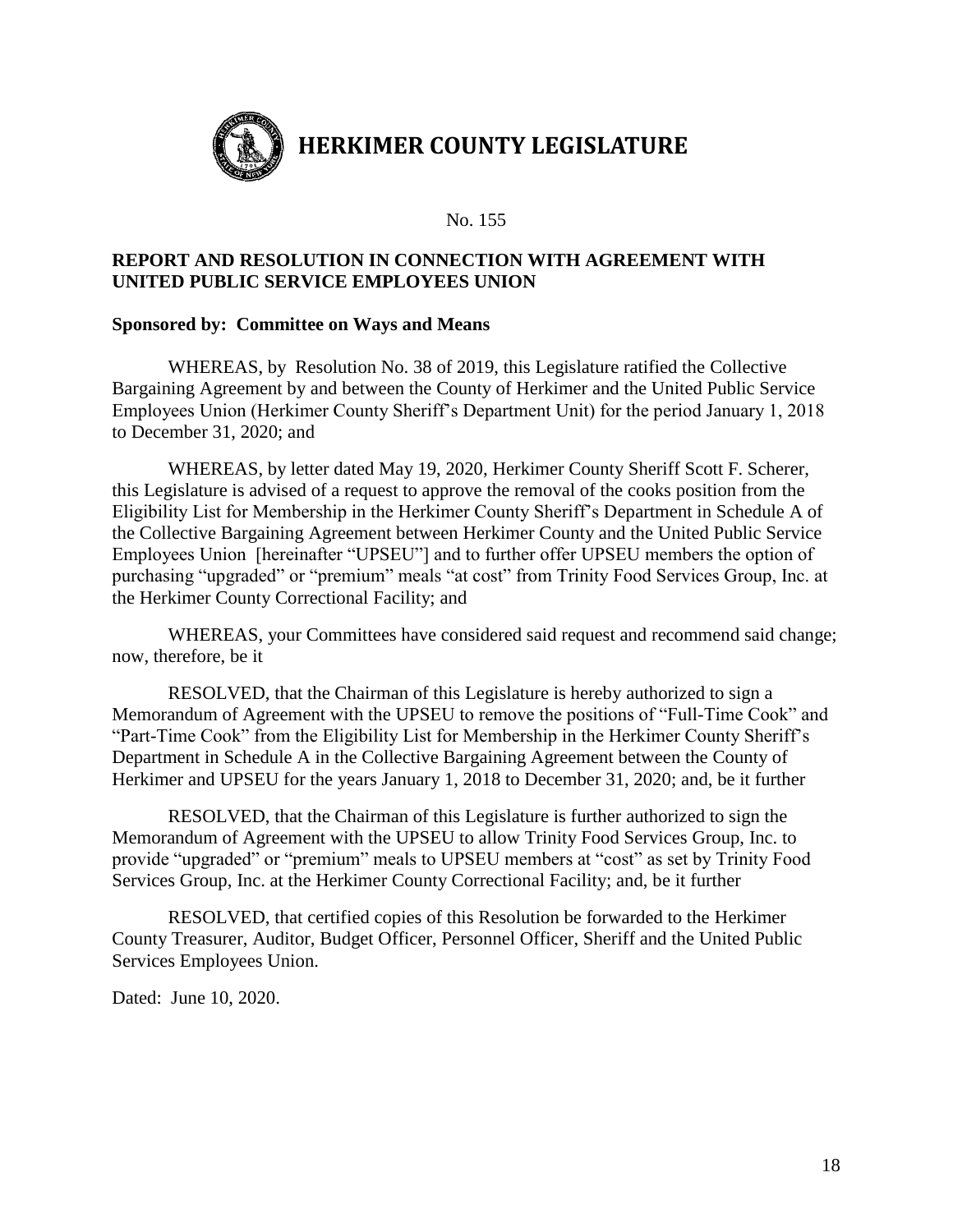

## **REPORT AND RESOLUTION ACCEPTING FUNDING FOR THE CORONAVIRUS AID, RELIEF, AND ECONOMIC SECURITY (CARES) ACT AND AMENDING THE BUDGET IN OFFICE FOR THE AGING**

## **Sponsored by: Committee on Human Resources Committee on Ways and Means**

WHEREAS, by letters dated May 18, 2020 from Kathy Fox, Director of the Office for the Aging, this Legislature is advised that the Herkimer County Office for the Aging will be receiving funding for the Coronavirus Aid, Relief, and Economic Security (CARES) Act to assist individuals over the age of 60 during the pandemic, for the period of April 1, 2020 to September 30, 2021; and

WHEREAS, letter further advises there are three funding areas for this grant, with amounts as listed:

- 1. The CARES Act for Support Services (SSC3) will provide assistance for any supportive services to individuals over the age of 60, in the amount of \$43,273
- 2. The CARES Act for Family Caregivers Support Services (FCC3) will assist in providing services to caregivers, in the amount of \$21,615
- 3. The CARES Act for Nutrition Services (HDC3) will provide assistance with nutritional services, in the amount of \$98,400

#### ; and

WHEREAS, by letter dated April 22, 2020, from Sheri Ferdula, Budget Officer/Purchasing Agent, she has advised that it is necessary to amend the 2020 Herkimer County Budget and create accounts in connection with the receipt of said funding; now, therefore, be it

RESOLVED, that the 2020 Herkimer County Budget is hereby amended in the amounts listed:

#### **Supportive Services (SSC3):**

| <b>REVENUE:</b>                         |          |
|-----------------------------------------|----------|
| A6772G.4772G, SSC3, Federal Aid         | \$43,273 |
| <b>EXPENSES:</b>                        |          |
| A6772G.10100, SSC3, Temporary Employees | \$18,900 |
| A6772G.41000, SSC3, Supplies            | \$5,000  |
| A6772G.44000, SSC3, Contracted Services | \$15,000 |
| A6772G.45000, SSC3, Fees for Services   | \$1,840  |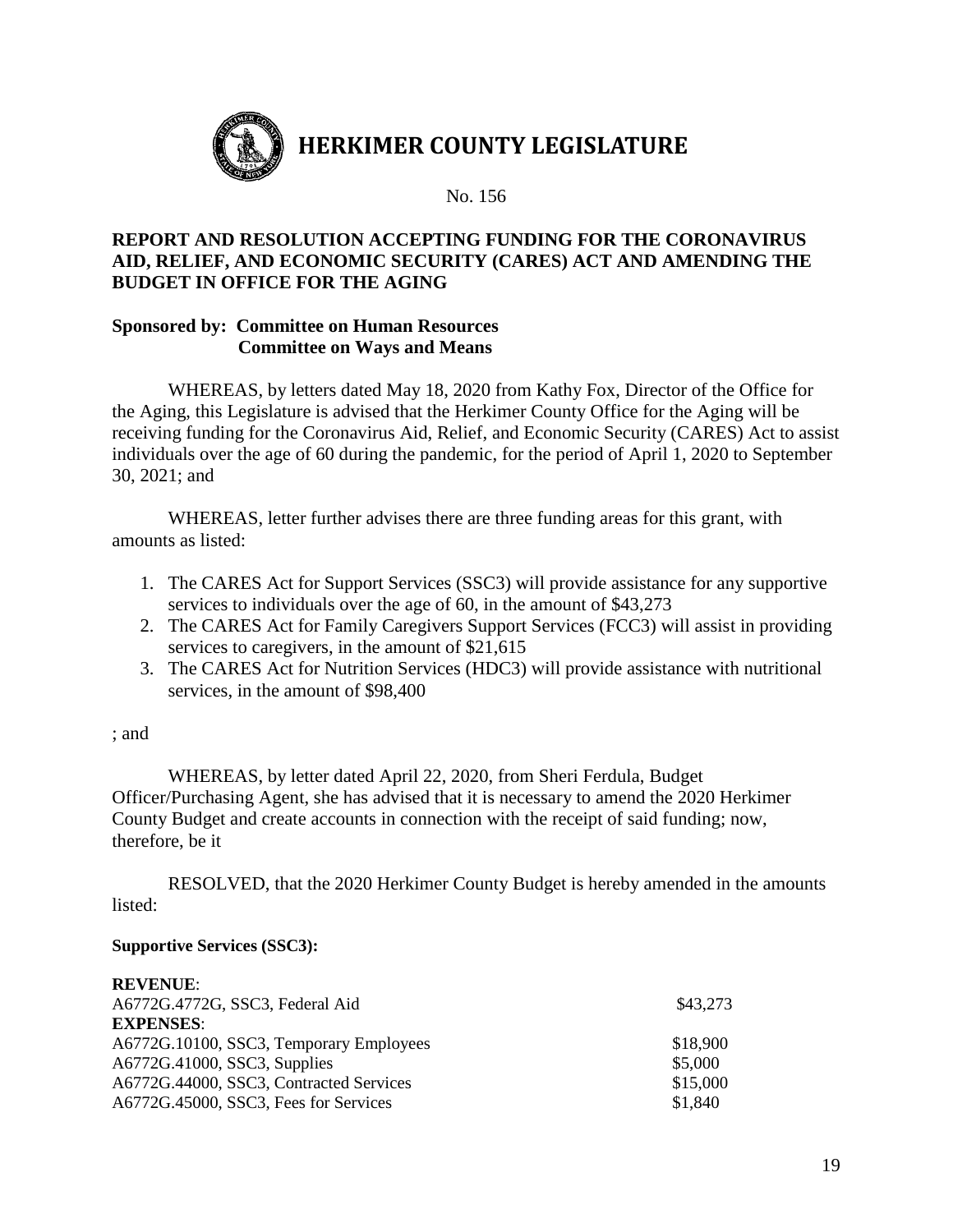| Page II                                                                                     |
|---------------------------------------------------------------------------------------------|
| \$750<br>\$180<br>\$1,018<br>\$250<br>\$335                                                 |
|                                                                                             |
| \$21,615<br>\$3,115<br>\$17,000<br>\$750<br>\$750                                           |
|                                                                                             |
| \$98,400                                                                                    |
| \$20,000<br>\$5,000<br>\$65,000<br>\$1,840<br>\$3,860<br>\$200<br>\$1,500<br>\$500<br>\$500 |
|                                                                                             |

RESOLVED, that certified copies of this Resolution be forwarded to the Herkimer County Treasurer, Auditor, Budget Officer and Director of Office for the Aging.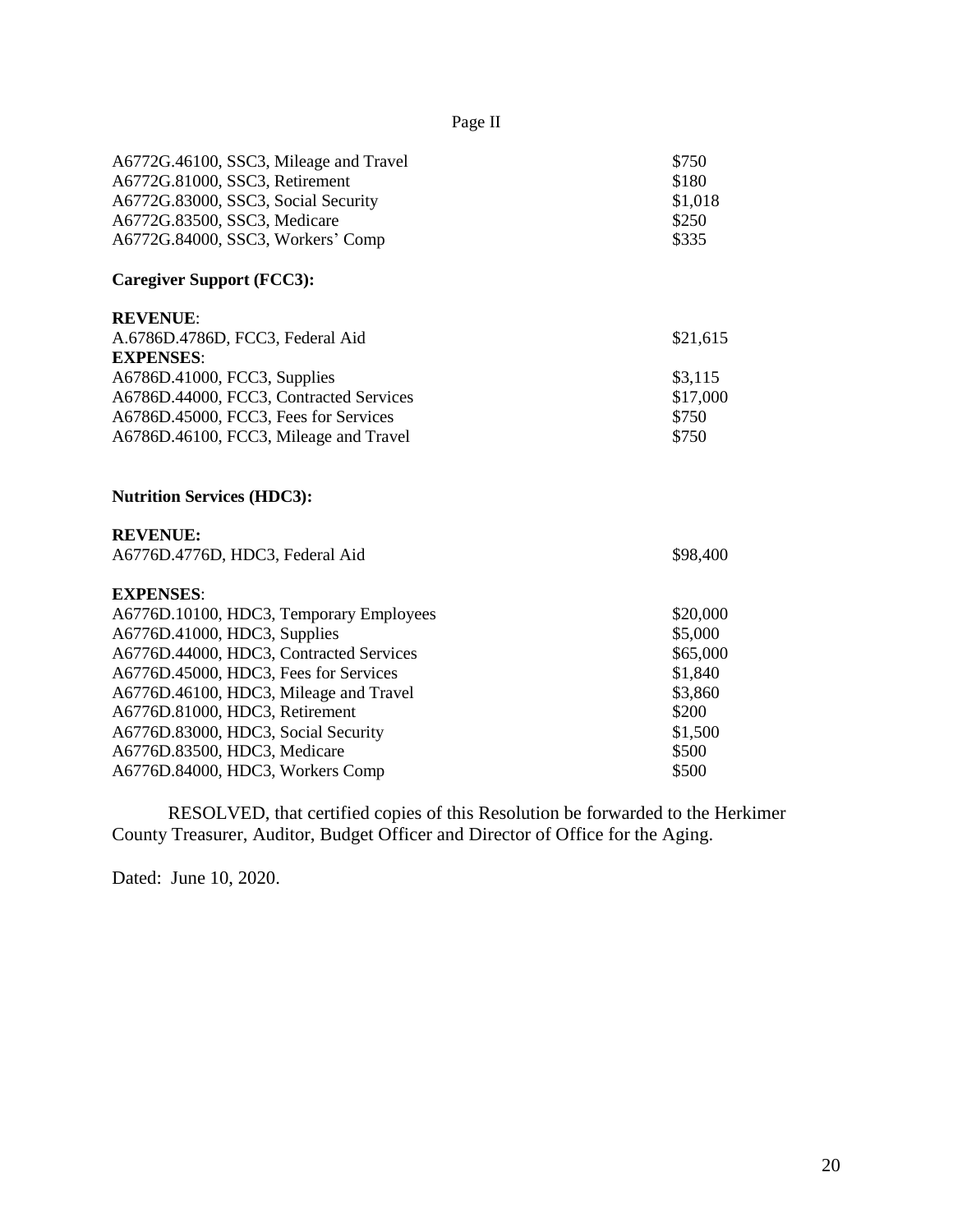

## **REPORT AND RESOLUTION APPROVING DRIVEWAY WORK AT DAIRY HILL 911 COMMUNICATIONS TOWER FACILITY**

## **Sponsored by: Committee on Public Safety & Emergency Management Committee on Ways and Means**

WHEREAS, by letter dated May 19, 2020, John Raymond, Director of Emergency Services, has advised that a quote was received to expand the driveway at the Dairy Hill 911 Communications Facility in the Town of Norway and requests the approval to move forward with the work to be done by KEK Excavating of Palatine Bride, NY, in the amount of \$19,496.68; now, therefore, be it

RESOLVED, that the Herkimer County Legislature hereby approves to expand the driveway at the Dairy Hill 911 Communications Facility, with work done by KEK Excavating of Palatine Bridge, NY, in the amount of \$19,496.68, using Statewide Interoperable Communications Target 18 Grant funding; and, be it further

RESOLVED, that certified copies of this Resolution be forwarded to the Herkimer County Treasurer, Auditor, Budget Officer, Director of Emergency Services, and KEK Excavating.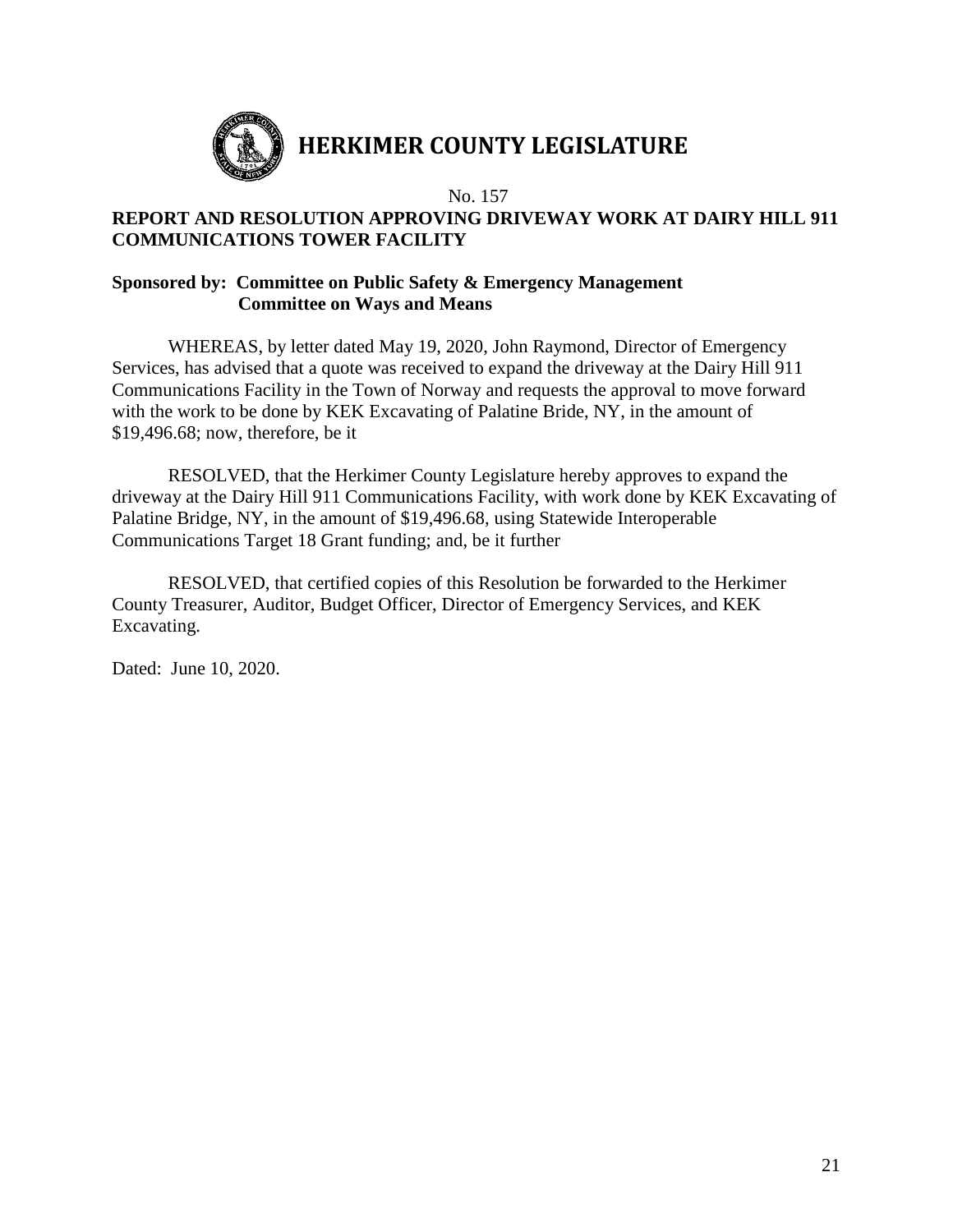

## **REPORT AND RESOLUTION AWARDING BID FOR BUS SERVICE FOR THE OLD FORGE AREA TRANSPORTATION PROGRAM FOR THE 2020 SUMMER YOUTH EMPLOYMENT PROGRAM**

## **Sponsored by: Committee on County Planning and Development Committee on Ways and Means**

WHEREAS, pursuant to Resolution No. 114 for the year 1993, the Herkimer County Budget Officer and Purchasing Agent is authorized to advertise for bids, on an annual basis, for the Old Forge Area Transportation Program in relation to the Summer Youth Employment Program; and

WHEREAS, by communication dated June 9, 2020, the Budget Officer has advised this Legislature that bids were received, opened and read in accordance with law for bus services in connection with the 2020 Summer Youth Employment Program to provide transportation to the Old Forge Area; and

WHEREAS, the Budget Officer has advised that it is the recommendation of your Committees and the Youth Bureau that a contract be awarded to the lowest overall bidder, Hale Transportation, in the sum of \$540.00 per bus, per day, up to a maximum of 136 bus runs, plus 2 additional bus runs for orientation; now, therefore, be it

RESOLVED, that the Herkimer County Legislature awards a contract to Hale Transportation, 37 Kirkland Avenue, Clinton, New York 13323, for bus service for the Old Forge Area Transportation Program for the 2020 Summer Youth Employment Program, in the sum of \$540.00 per bus, per day, up to a maximum of 136 bus runs, plus 2 additional bus runs for orientation; and, be it further

RESOLVED, that the Chairman of the Herkimer County Legislature is hereby authorized to execute said contract on behalf of the County of Herkimer, subject to the approval of the Herkimer County Attorney; and, be it further

RESOLVED, that certified copies of this Resolution be forwarded to the Herkimer County Treasurer, Auditor, Budget Officer, Executive Director of the Youth Bureau and Hale Transportation.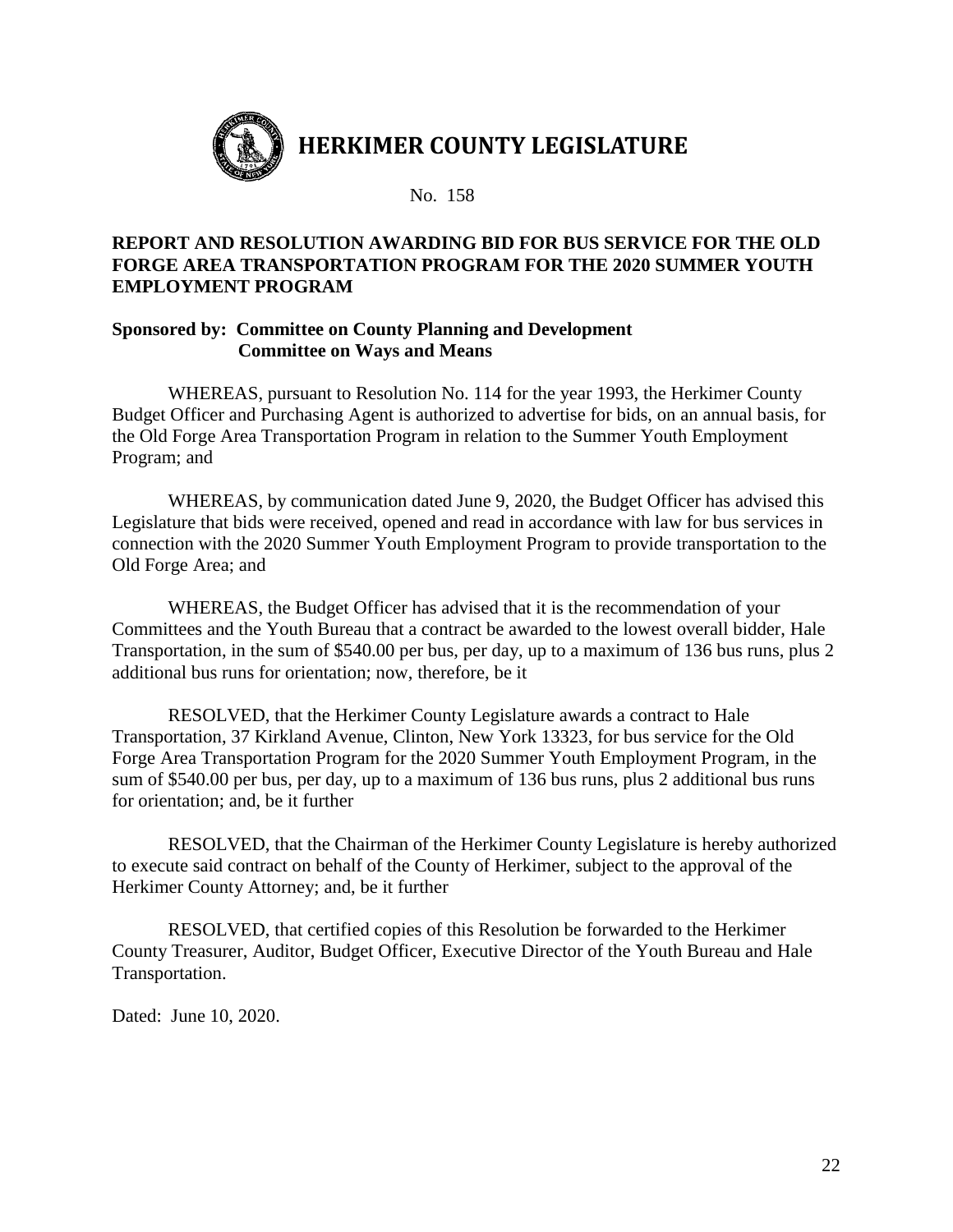

## **RESOLUTION AUTHORIZING THE CHAIRMAN OF THE HERKIMER COUNTY LEGISLATURE TO NOTIFY THE GREATER MOHAWK VALLEY LAND BANK THAT HERKIMER COUNTY WILL NOT RENEW OR OTHERWISE EXTEND ITS MEMBERSHIP IN THE GREATER MOHAWK VALLEY LAND BANK**

#### **Sponsored by: Committee on County Properties Committee on Ways and Means**

WHEREAS, by Resolution No. 184 of 2016, adopted on July 27, 2016, the County of Herkimer adopted a resolution, in accordance with the provisions of the Land Bank Act, to establish the Greater Mohawk Valley Land Bank Corporation on behalf of the County of Herkimer and other signatories; and

WHEREAS, said Resolution No. 184 of 2016 further authorized the Chairman of the Herkimer County Legislature to execute an Intermunicipal Agreement for the creation of GMVLB and further documents as were necessary to establish the Greater Mohawk Valley Land Bank; and

WHEREAS, the Chairman of the Herkimer County Legislature, Bernard Peplinski, Sr. executed the Intermunicipal Agreement Between the Counties of Herkimer, Montgomery, Otsego and Schoharie and the Cities of Rome and Utica for the Creation of the Greater Mohawk Valley Land Bank on October 12, 2016; and

WHEREAS, the Intermunicipal Agreement at Article X (Section 10.01) provides that the Intermunicipal Agreement shall commence on the Effective Date and remain in force and effect for a period of three years; and

WHEREAS, the three year term of the Intermunicipal Agreement signed by Bernard Peplinski, Sr. on October 12, 2016 has expired; and

WHEREAS, the Executive Director of the Greater Mohawk Valley Land Bank has provided Herkimer County with a First Amendment to Intermunicipal Agreement among the Counties of Herkimer, Montgomery, Otsego and Schoharie and the Cities of Rome and Utica, New York to renew and extend the duration of the above initial Intermunicipal Agreement until 2022; now, therefore, be it

RESOLVED, that the Chairman of the Herkimer County Legislature be authorized to notify the Executive Director and the members of the Greater Mohawk Valley Land Bank that the County of Herkimer will not renew or otherwise extend its membership in the Greater Mohawk Valley Land Bank and will not enter into the First Amendment to Intermunicipal Agreement to extend its membership until 2022; and, be it further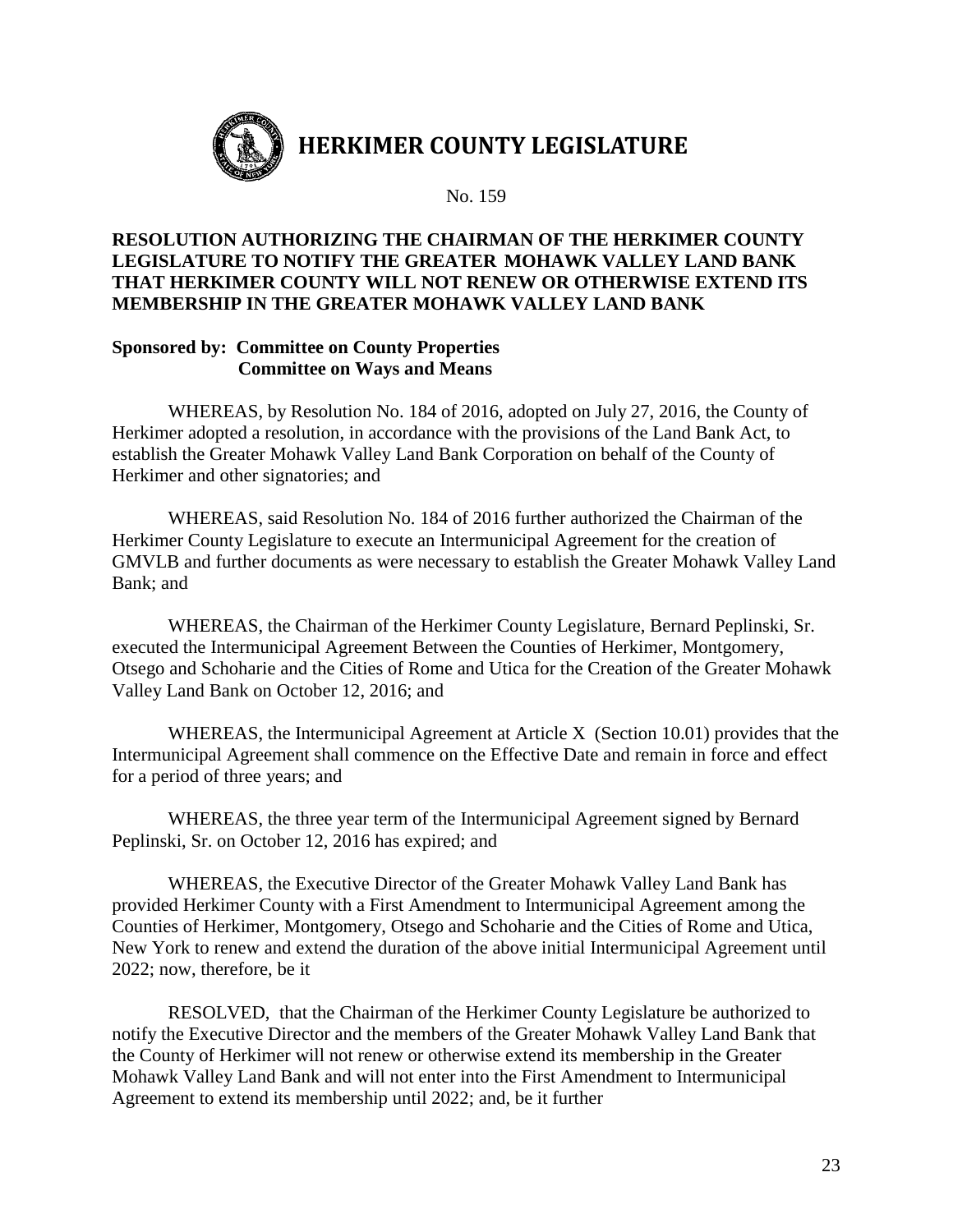#### Page II

RESOLVED that certified copies of this resolution be forwarded to the Executive Director of the Greater Mohawk Valley Land Bank, Montgomery County Office of the County Executive, Montgomery County Department of Law, Montgomery County Clerk of the County Legislature, Otsego County Office of the Chairman, Otsego County Department of Law, Otsego County Board of Representatives Clerk of the Board, Schoharie County Office of the Chairman, Schoharie County Department of Law, Schoharie County Board of Supervisors, City of Rome Office of the Mayor, City of Rome Department of Law, City of Rome City Clerk, City of Utica Office of the Mayor, City of Utica Department of Law and City of Utica City Clerk.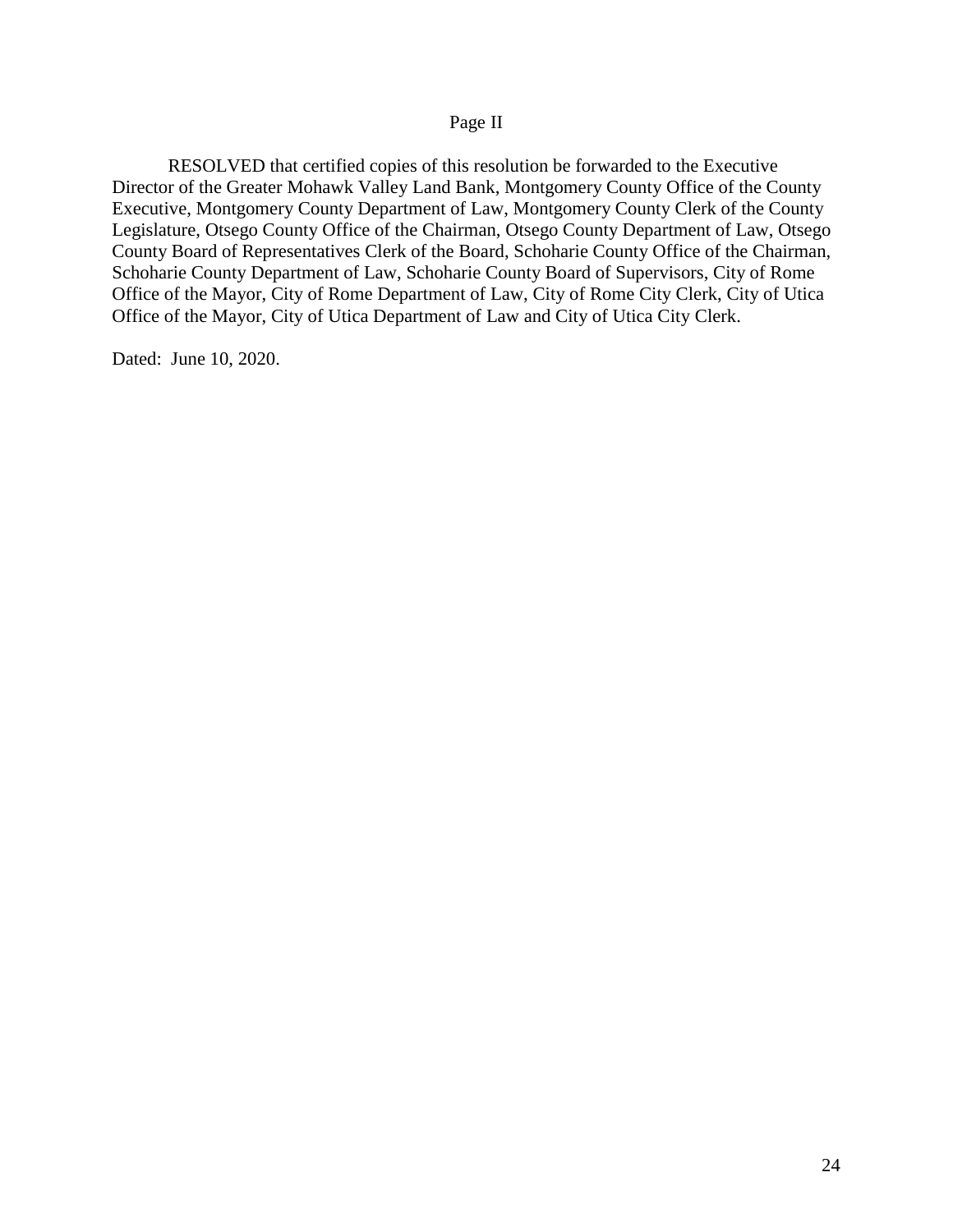

## **RESOLUTION CALLING ON THE STATE OF NEW YORK TO RELEASE ENHANCED FEDERAL MEDICAID MATCHING FUNDS TO COUNTIES AND NEW YORK CITY**

## **Sponsored by: Committee on Administration/Veterans' Affairs**

WHEREAS, in response to the COVID-19 pandemic, Congress has enacted extraordinary measures to help states and localities with increased costs and lost revenue; and

WHEREAS, a key action enacted by the federal government was a 6.2 percent increase in the federal medical assistance percentage (FMAP); and

WHEREAS, Congress has used this mechanism to provide fiscal relief to states and their local government Medicaid funding partners to reduce the financial burden they often experience in an economic downturn; and

WHEREAS, we understand the State of New York has already drawn down about \$2.5 billion for the period January 1, 2020 through June 30, 2020; and

WHEREAS, under federal law a portion of these funds are required to be passed through to counties and New York City; and

WHEREAS, we estimate the local share is about 20 percent; and

WHEREAS, counties and New York City are struggling with higher costs associated with responding to COVID-19 and experiencing extensive revenue declines due to the shutdown of large swaths of the economy; and

WHEREAS, in addition to mounting losses in local revenues, counties are also expecting significant cuts in state aid; and

WHEREAS, many counties have enacted plans to reduce non-mandated expenses to the degree they can without sacrificing public health and safety; and

WHEREAS, these expense reductions also require a review of the workforce, including layoffs; and

WHEREAS, we project that each quarter of enhanced FMAP funding is worth hundreds of millions of dollars for counties and New York City; and

WHEREAS, the State has been holding three years of similar enhanced FMAP payments owed to counties and New York City under the Affordable Care Act that are worth hundreds of millions of dollars; now, therefore, be it